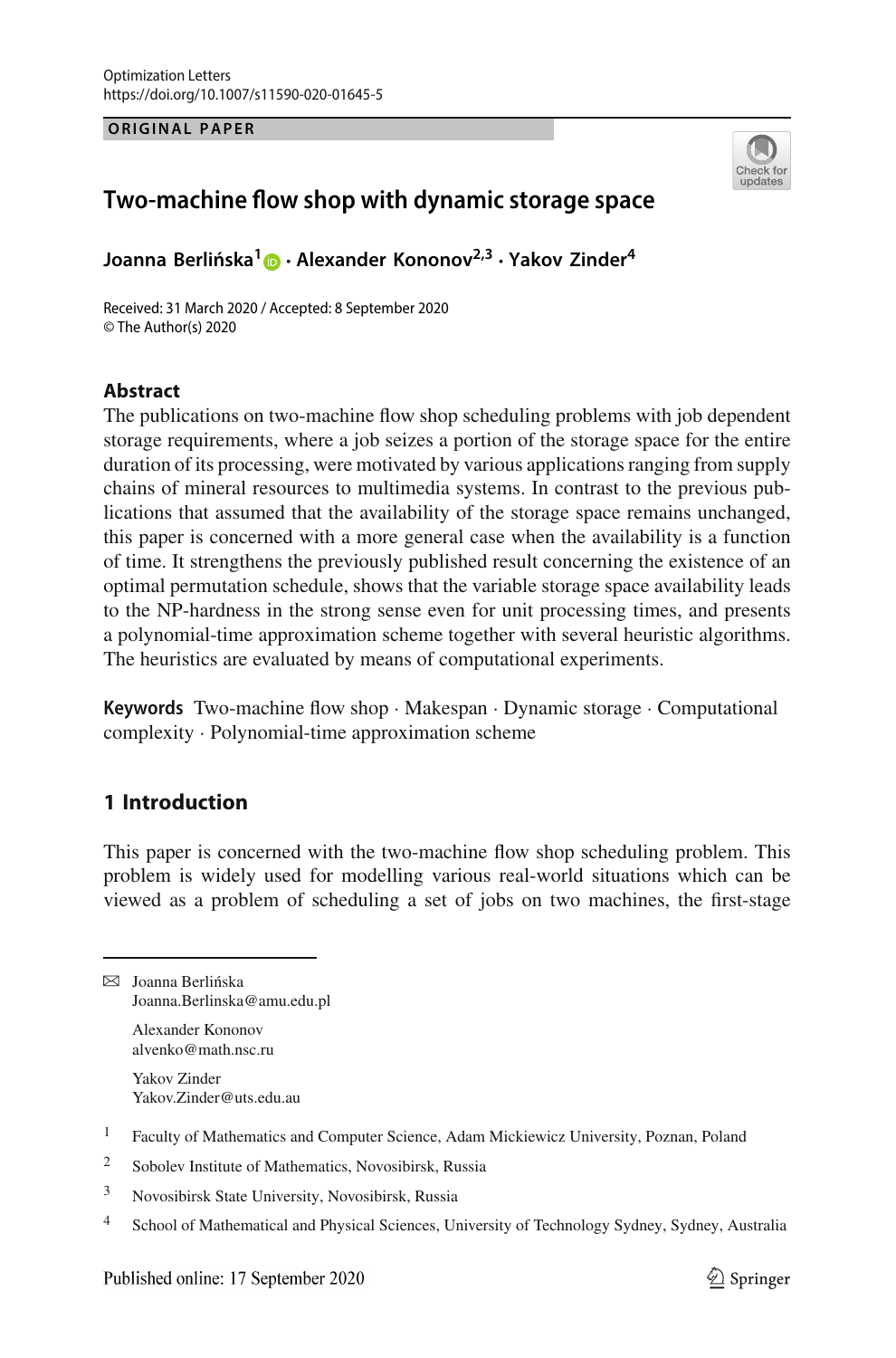machine and the second-stage machine [\[6](#page-21-0)]. According to the two-machine flow shop model, each job should be processed on the first-stage machine and, after the completion of this first operation, on the second-stage machine. The considered objective function is the total time needed for the completion of all jobs. In the literature on scheduling, the problems with this objective function are normally referred to as the makespan minimisation problems or simply makespan problems.

A number of applications, ranging from multimedia systems [\[14](#page-21-1)] and star data gathering networks [\[1](#page-21-2)] to supply chains of mineral resources [\[7\]](#page-21-3), motivated the recent interest in the two-machine flow shop with limited storage space, also referred to as the two-machine flow shop with job dependent buffer requirements. This direction of research focuses on the situations with two distinct characteristics: (1) each job requires some storage space and the storage requirements vary from job to job; and (2) each job seizes the required portion of the storage space (buffer) from the start of its first operation till the completion of its second operation. Such use of the storage space differentiates the flow shop with limited storage from the two-machine flow shop with an additional resource, where the additional resource is used only during the processing on the machines [\[4](#page-21-4)[,5\]](#page-21-5).

It is known that the two-machine flow shop problem with limited storage and the objective of makespan is NP-hard in the strong sense [\[14\]](#page-21-1). Moreover, it remains NPhard in the strong sense even under the restriction that the order in which the jobs should be processed on one of the machines is given [\[12\]](#page-21-6). According to [\[13](#page-21-7)] the makespan minimisation problem is also NP-hard in the following two cases: when all jobs have the same processing time on the second-stage machine and the buffer requirement of a job is proportional to its processing time on the first-stage machine, and in the case when all jobs have the same processing time on the second-stage machine and the same buffer requirements.

The case where all jobs have the same processing time on one of the machines, or the same processing time on the first-stage machine and the same processing time on the second-stage machine was considered in a number of publications, including [\[2](#page-21-8)[,9\]](#page-21-9) and the mentioned above  $[13]$  $[13]$ . Besides the theoretical interest, this case has applications in star data gathering networks where different workstations are allocated datasetindependent time slots for data transfer, and in unloading and loading involving a crane.

Furthermore, as is shown in [\[8\]](#page-21-10), there are instances of the makespan minimisation problem where, in any optimal schedule, the order in which the jobs are processed on one of the machines differs from the order on the other machine. The existence of such instances significantly complicates the development of optimisation algorithms.

A schedule where the order in which the jobs are processed is the same for both machines, is called a permutation schedule. For two particular cases, the existence of an optimal schedule that is also a permutation one is proved in [\[15](#page-21-11)]. In both cases, the buffer requirement of a job is proportional to its processing time on the firststage machine. One of these two cases is the case where the smallest processing time on the second-stage machine is greater than or equal to the largest processing time on the first-stage machine. It is shown that in this case an optimal schedule can be constructed in polynomial time. The publication [\[14](#page-21-1)] can be viewed as a source of motivation for studying this particular case as well as its mirror reflection where the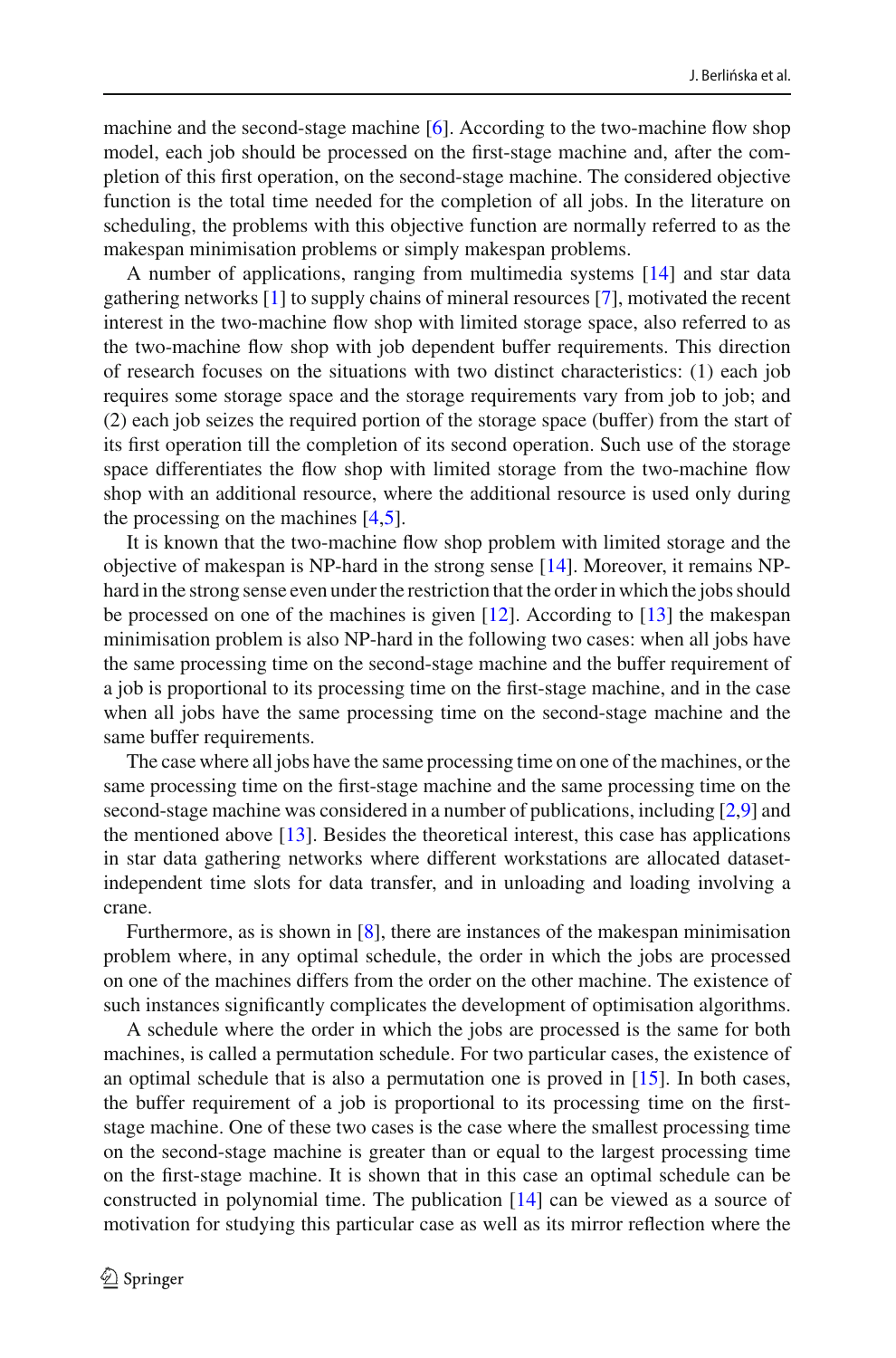smallest processing time on the first-stage machine is greater than or equal to the largest processing time on the second-stage machine.

There are many situations where the available storage space (buffer capacity) is a function of time. For example, the storage space is often shared by several clients of the same transportation facility, and the computer memory is often used by several processes simultaneously. Despite this, to the best of the authors' knowledge, there are no publications except [\[2\]](#page-21-8) that study such systems. The paper addresses this gap in the literature on scheduling by considering the two-machine flow shop with variable storage capacity. The paper

- (a) proves that the introduction of variable storage availability makes the problem NP-hard in the strong sense even for unit processing times (in contrast, the same problem with constant availability of the storage space is solvable in polynomial time [\[9](#page-21-9)]) (Sect. [3\)](#page-4-0);
- (b) strengthens the result in [\[15\]](#page-21-11) by establishing the existence of an optimal permutation schedule even for arbitrary storage requirements which are not necessarily proportional to the duration of the first operation (Sect. [4\)](#page-5-0);
- (c) establishes the existence of an optimal permutation schedule for the case of arbitrary storage requirements when the smallest processing time on the first-stage machine is greater than or equal to the largest processing time on the second-stage machine (Sect. [4\)](#page-5-0);
- (d) shows that in the case of variable resource availability, even for unit processing times, the two-machine flow shop with an additional resource may not have an optimal permutation schedule (Sect. [4\)](#page-5-0);
- (e) presents a polynomial-time approximation scheme for the case where all jobs have the same processing time on the first-stage machine and the same processing time on the second-stage machine (Sect. [5\)](#page-9-0);
- (f) presents several heuristics for the case where all jobs have the same processing time on the first-stage machine and the same processing time on the second-stage machine, and compares them by means of computational experiments (Sects. [6,](#page-10-0) [7\)](#page-12-0).

## **2 Problem formulation**

The considered scheduling problem can be stated as follows. The jobs, comprising the set  $N = \{1, \ldots, n\}$ , are to be processed on two machines, machine  $M_1$  and machine  $M_2$ . Each job should be processed first on  $M_1$  (the first operation of the job) and then, from some point in time after the completion of the first operation, on *M*<sup>2</sup> (the second operation of the job). Each machine can process at most one job at a time (except the points in time when one job completes processing and another job starts processing on this machine), and each job can be processed on at most one machine at a time (except the situations when the completion time of the first operation coincides with the start of the second operation). If a machine starts processing a job, it continues its processing until the completion of the corresponding operation, i.e. no preemptions are allowed.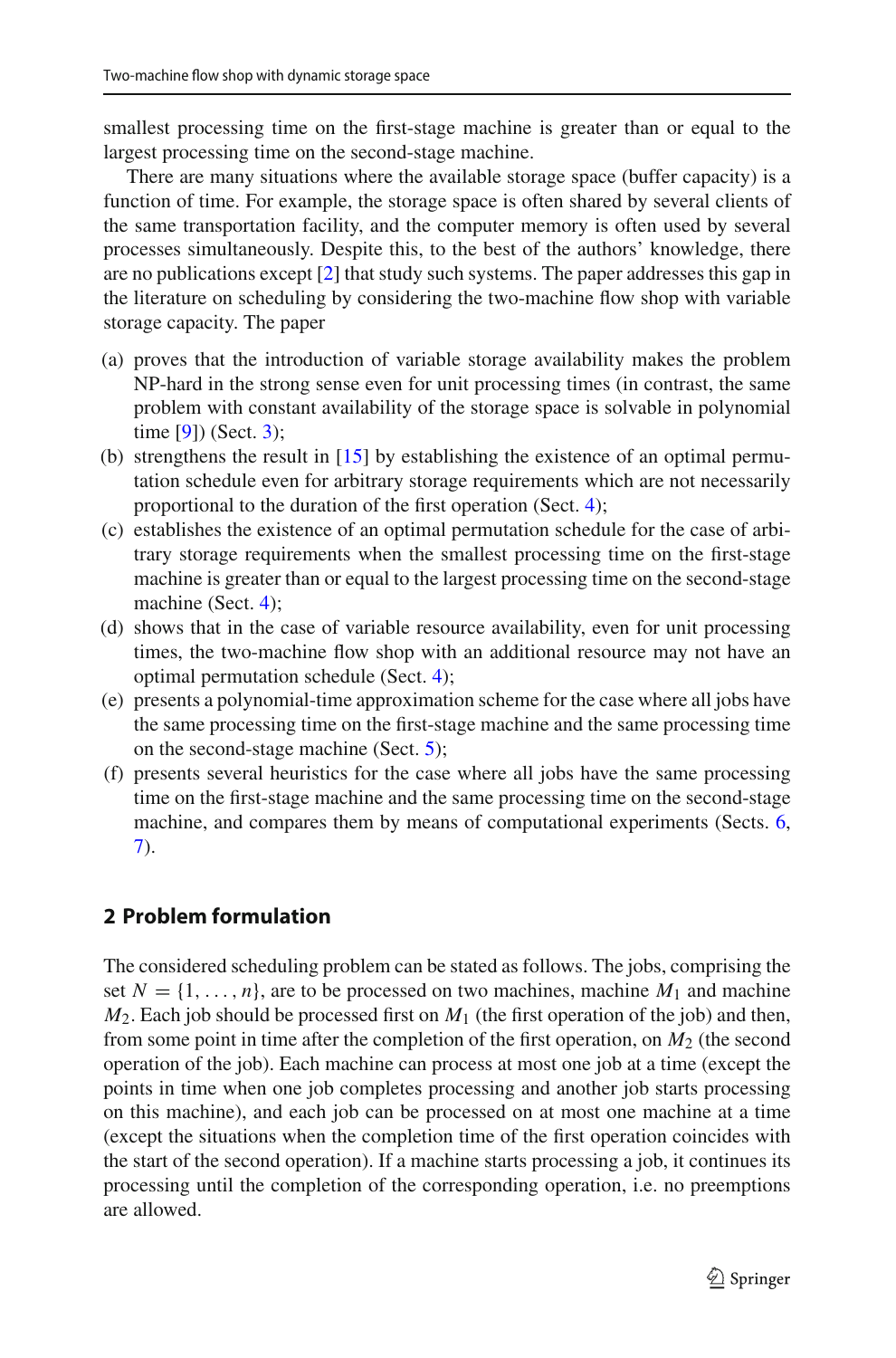All processing times are positive integers. The processing time of job *j* on machine  $M_i$  will be denoted  $p_{i,j}$  and the total processing time will be denoted by  $T$ , i.e.

$$
T = \sum_{i \in \{1,2\}} \sum_{j \in N} p_{i,j}.
$$

The processing of jobs commences at time  $t = 0$ . A schedule  $\sigma$  specifies for each  $j \in N$  the point in time  $S_j^1(\sigma)$  when job *j* starts its processing on  $M_1$  and the point in time  $C_j^2(\sigma)$  when job *j* completes its processing on  $M_2$ . Since preemptions are not allowed, for each job *j*, a schedule  $\sigma$  also specifies the completion time on machine *M*<sup>1</sup>

$$
C_j^1(\sigma) = S_j^1(\sigma) + p_{1,j}
$$

and the starting time on machine *M*<sup>2</sup>

$$
S_j^2(\sigma) = C_j^2(\sigma) - p_{2,j}.
$$

The notation  $S_j^1$ ,  $C_j^1$ ,  $S_j^2$ ,  $C_j^2$  will be used instead of  $S_j^1(\sigma)$ ,  $C_j^1(\sigma)$ ,  $S_j^2(\sigma)$ ,  $C_j^2(\sigma)$  if it is clear what schedule is considered.

In order to be processed, each job *j* requires  $\omega_i$  units of an additional resource, referred to as storage space or a buffer, which it seizes during the time interval  $[S_j^1, C_j^2)$ and releases at the point in time  $C_j^2$ . All  $\omega_j$  are nonnegative integers. For any point in time  $0 \le t < T$  the permissible consumption of the storage space is determined by a piecewise constant function  $\Omega(t)$ . In other words, at any point in time  $0 \le t < T$ , any schedule must satisfy the condition

$$
\sum_{j\colon S_j^1 \leq t < C_j^2} \omega_j \leq \Omega(t).
$$

The function  $\Omega(t)$  satisfies the condition

<span id="page-3-0"></span>
$$
\max_{j \in N} \omega_j \le \min_{0 \le t < T} \Omega(t),\tag{1}
$$

changes its value only at integer points and is given as the sequence  $\Omega(0), \ldots, \Omega(T -$ 1) where, for any integer  $0 \le \tau \le T-1$ , the value of  $\Omega(t)$  in the time interval [ $\tau$ ,  $\tau$ +1) is  $\Omega(\tau)$ .

The goal is to find a schedule that minimises the makespan

{*j*: *<sup>S</sup>*<sup>1</sup>

$$
C_{max}(\sigma) = \max_{j \in N} C_j^2(\sigma).
$$

In what follows, the problem stated above will be referred to as the two-machine flow shop with job dependent storage requirements and dynamic storage availability. In the standard three-field notation [\[11\]](#page-21-12) this problem can be denoted  $F2|storage, \omega_i, \Omega(t)|C_{max}.$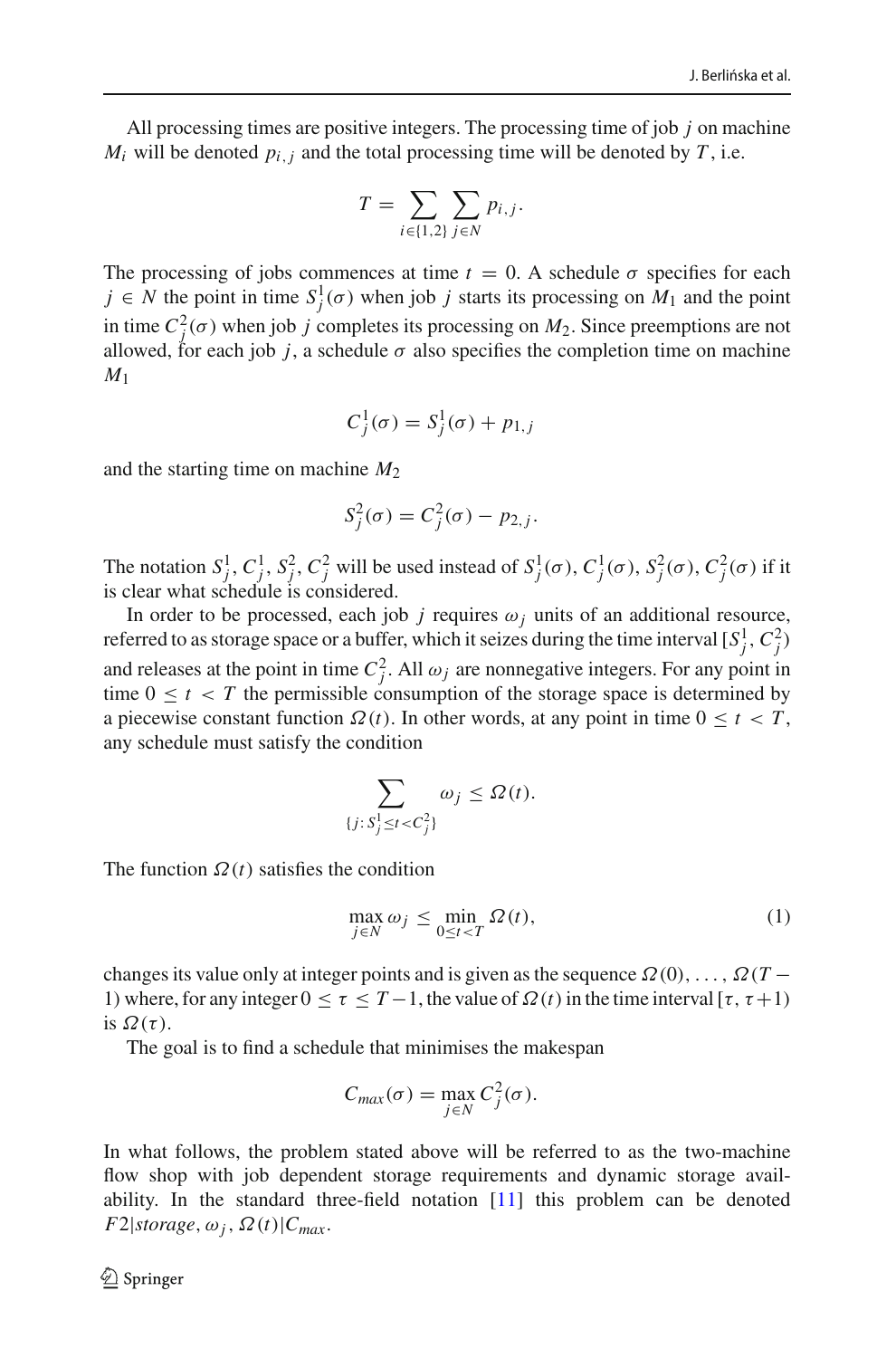Since all processing times are integer and all points of discontinuity of  $\Omega(t)$  are also integer, for any instance of  $F2|storage, \omega_j, \Omega(t)|C_{max}$ , there exists an optimal schedule  $\sigma$  such that all starting times  $S_j^1(\sigma)$  and  $S_j^2(\sigma)$  are integer. Therefore, in what follows, without loss of generality, it is assumed that the starting times of all operations on both machines should be integer.

#### <span id="page-4-0"></span>**3 Computational complexity**

Denote by *F*2|*storage*,  $\omega_i$ ,  $\Omega(t)$ ,  $p_{i,i} = 1|C_{max}$  the restricted version of the *F*2|*storage*,  $\omega_i$ ,  $\Omega(t)$ |*C<sub>max</sub>* problem where all processing times are equal to one unit of time. In contrast to the case of constant storage availability, which is polynomially solvable when all processing times are equal to one unit of time [\[9\]](#page-21-9), the  $F2|storage, \omega_j, \Omega(t), p_{i,j} = 1|C_{max}$  problem is NP-hard in the strong sense. This will be proved below by a reduction from the Numerical Matching with Target Sums (NMTS) decision problem, which is NP-complete in the strong sense [\[10](#page-21-13)]. The NMTS decision problem is stated as follows:

INPUT: three sets  $\{x_1, \ldots, x_r\}$ ,  $\{y_1, \ldots, y_r\}$  and  $\{z_1, \ldots, z_r\}$  of positive integers, where

<span id="page-4-1"></span>
$$
\sum_{i=1}^{r} x_i + \sum_{i=1}^{r} y_i = \sum_{i=1}^{r} z_i.
$$
 (2)

QUESTION: do there exist permutations  $(i_1, \ldots, i_r)$  and  $(j_1, \ldots, j_r)$  of the indices 1, ..., *r* such that  $z_k = x_{i_k} + y_{j_k}$  for all  $k \in \{1, ..., r\}$ ?

**Theorem 1** *The F2* $|$ *storage*,  $\omega_j$ ,  $\Omega(t)$ ,  $p_{i,j} = 1 | C_{max}$  *problem is NP-hard in the strong sense.*

*Proof* Let  $\{x_1, \ldots, x_r\}$ ,  $\{y_1, \ldots, y_r\}$  and  $\{z_1, \ldots, z_r\}$  be an arbitrary instance of the NMTS problem, and let

$$
x = \max_{1 \le i \le r} x_i \quad \text{and} \quad Z = x + \max_{1 \le i \le r} y_i + \max_{1 \le i \le r} z_i.
$$

Consider the following instance of the decision version of the makespan minimisation problem  $F2|storage, \omega_j, \Omega(t), p_{i,j} = 1|C_{max}$ .

INPUT:

\n
$$
N = \{1, \ldots, 2r\},
$$
\n
$$
p_{1,i} = p_{2,i} = 1 \text{ for } 1 \leq i \leq 2r,
$$
\n
$$
\omega_i = 2Z + x_i \text{ for } 1 \leq i \leq r,
$$
\n
$$
\omega_i = Z + y_{i-r} + x \text{ for } r+1 \leq i \leq 2r,
$$
\n
$$
\omega_i = \begin{cases} 2Z + x & \text{for } t = 0\\ 3Z + x + z_k & \text{for } t = 3k - 2 \text{ and } k \in \{1, \ldots, r\} \end{cases}
$$
\n
$$
\Omega(t) = \begin{cases} 2Z + x & \text{for } t = 3k - 2 \text{ and } k \in \{1, \ldots, r-1\} \\ 2Z + x & \text{for } t = 3k \text{ and } k \in \{1, \ldots, r-1\} \\ 2Z + x & \text{for } t = k \text{ and } k \in \{3r - 1, \ldots, 4r - 1\}.\end{cases}
$$

QUESTION: does there exist a schedule  $\sigma$  such that  $C_{max}(\sigma) \leq 3r$ ?

 $\mathcal{D}$  Springer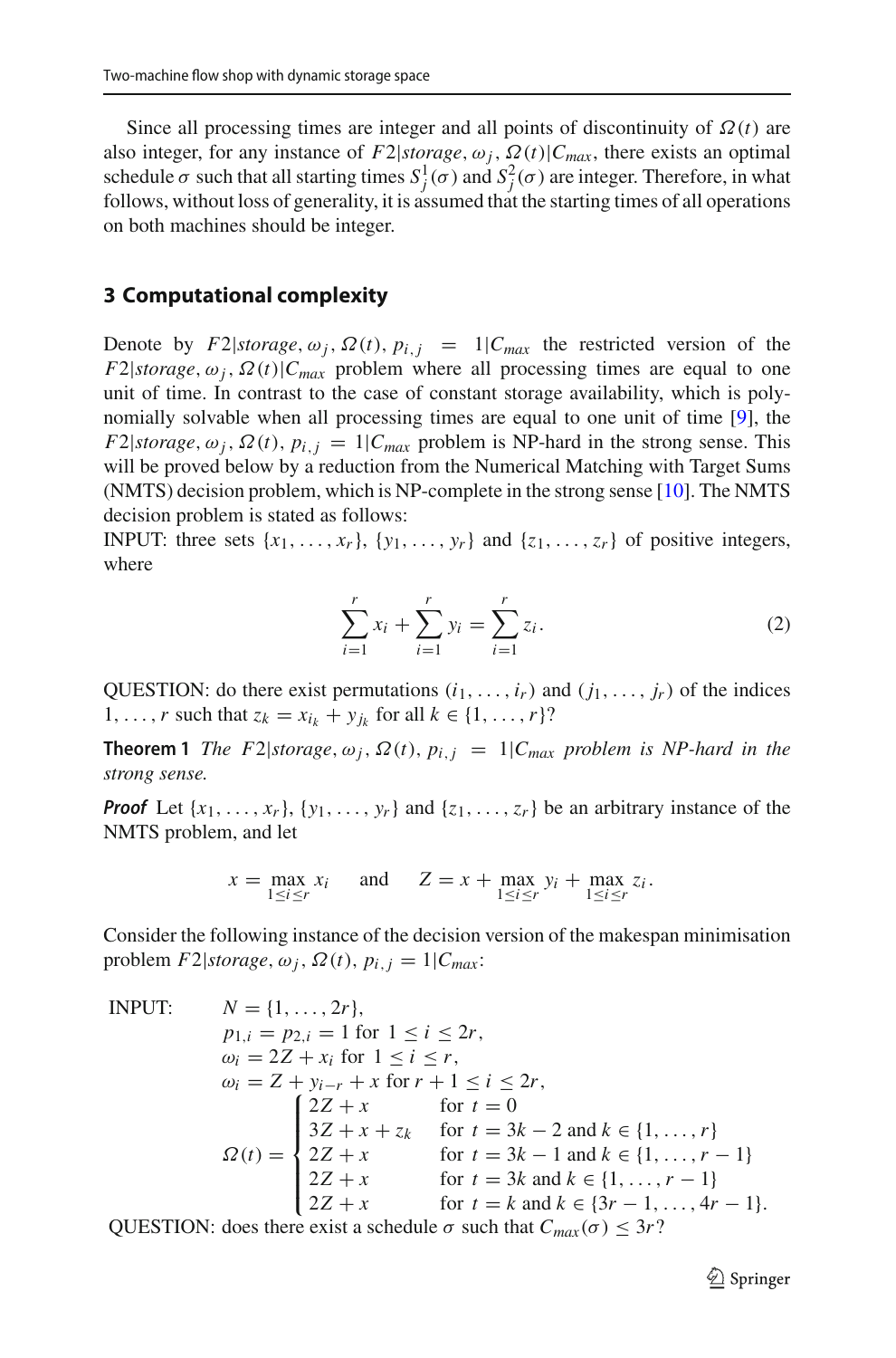Observe that this instance satisfies the condition [\(1\)](#page-3-0) and suppose that there exists a schedule  $\sigma$  with the makespan that does not exceed 3r, i.e. assume that the answer to the scheduling problem is YES.

The function  $\Omega(t)$  induces the partition of the time interval  $[0, 3r]$  into 2*r* unit intervals with the buffer capacity  $2Z + x$ , referred to as 1-intervals because at most one job can use the storage space at any point in such an interval, and *r* unit intervals with the buffer capacity  $3Z + x + z_k$  where  $k \in \{1, \ldots, r\}$ , referred to as 2-intervals. Taking into account that the total processing time is  $T = 4r$ , both machines are busy in  $\sigma$  during each 2-interval and one machine is busy in  $\sigma$  during each 1-interval.

The same job cannot be processed in any two 2-intervals because in this case it consumes the storage space during each 1-interval that separates these 2-intervals (there are at least two such 1-intervals), leaving not enough storage space for the jobs that must be processed in the 1-intervals. Since the number of jobs is 2*r* and since the number of jobs which have an operation, processed in the 2-intervals, is 2*r*, one operation of each job is processed in a 1-interval whereas its another operation is processed in a 2-interval. Taking into account that no two jobs from the set  $\{1, \ldots, r\}$ can be processed concurrently due to the insufficient storage space, in every 2-interval  $[3k-2, 3k-1)$ , where  $k \in \{1, \ldots, r\}$ , an operation of some job from the set  $\{1, \ldots, r\}$ , denoted  $i_k$ , is processed concurrently with an operation of some job from the set  $\{r+1,\ldots,2r\}$ , denoted  $g_k$ . For each such pair of jobs,

$$
\omega_{i_k} + \omega_{g_k} \leq \Omega(3k - 2).
$$

Let  $j_k = g_k - r$ . Then, by virtue of  $\omega_{i_k} = 2Z + x_{i_k}$  and  $\omega_{g_k} = Z + y_{g_k-r} + x$ ,

$$
x_{i_k} + y_{j_k} \le z_k,
$$

which by [\(2\)](#page-4-1) implies  $z_k = x_{i_k} + y_{j_k}$  for all  $k \in \{1, \ldots, r\}$ .

Now suppose that there exist permutations  $(i_1, \ldots, i_r)$  and  $(j_1, \ldots, j_r)$  of the indices 1,...,*r* such that  $z_k = x_{i_k} + y_{j_k}$  for all  $k \in \{1, ..., r\}$ , i.e. assume that the answer to the considered instance of NMTS is YES. Then, the schedule where, for each job *g*,  $S_g^1 + 1 = S_g^2$  and where, for each  $1 \le k \le r$ ,  $S_{i_k}^1 = 3(k - 1)$  and  $S_{j_k+r}^1 = 3k - 2$ , has the required makespan of 3*r*.

#### <span id="page-5-0"></span>**4 Permutation schedules**

<span id="page-5-1"></span>A schedule for the  $F2|storage, \omega_j, \Omega(t)|C_{max}$  problem is a no-wait schedule if, for  $every j ∈ N, S_j^2 = C_j^1$ .

**Lemma 1** Let  $j_1, \ldots, j_n$  be the sequence in which the jobs are processed on  $M_1$ *in some schedule*  $\sigma$ *. If, for all*  $1 \leq k < n$ *, the processing times satisfy the condition*  $p_{2,j_k} \leq p_{1,j_{k+1}}$ , then there exists a no-wait schedule  $\sigma'$  such that  $C_{max}(\sigma) \geq C_{max}(\sigma').$ 

*Proof* Consider the no-wait schedule  $\sigma'$  where  $S_j^1(\sigma') = S_j^1(\sigma)$  and  $S_j^2(\sigma') = C_j^1(\sigma)$ for all  $j \in N$ . Since, for any job  $j$ ,  $S_j^2(\sigma) \ge C_j^1(\sigma)$  and therefore  $S_j^2(\sigma') \le S_j^2(\sigma)$ , the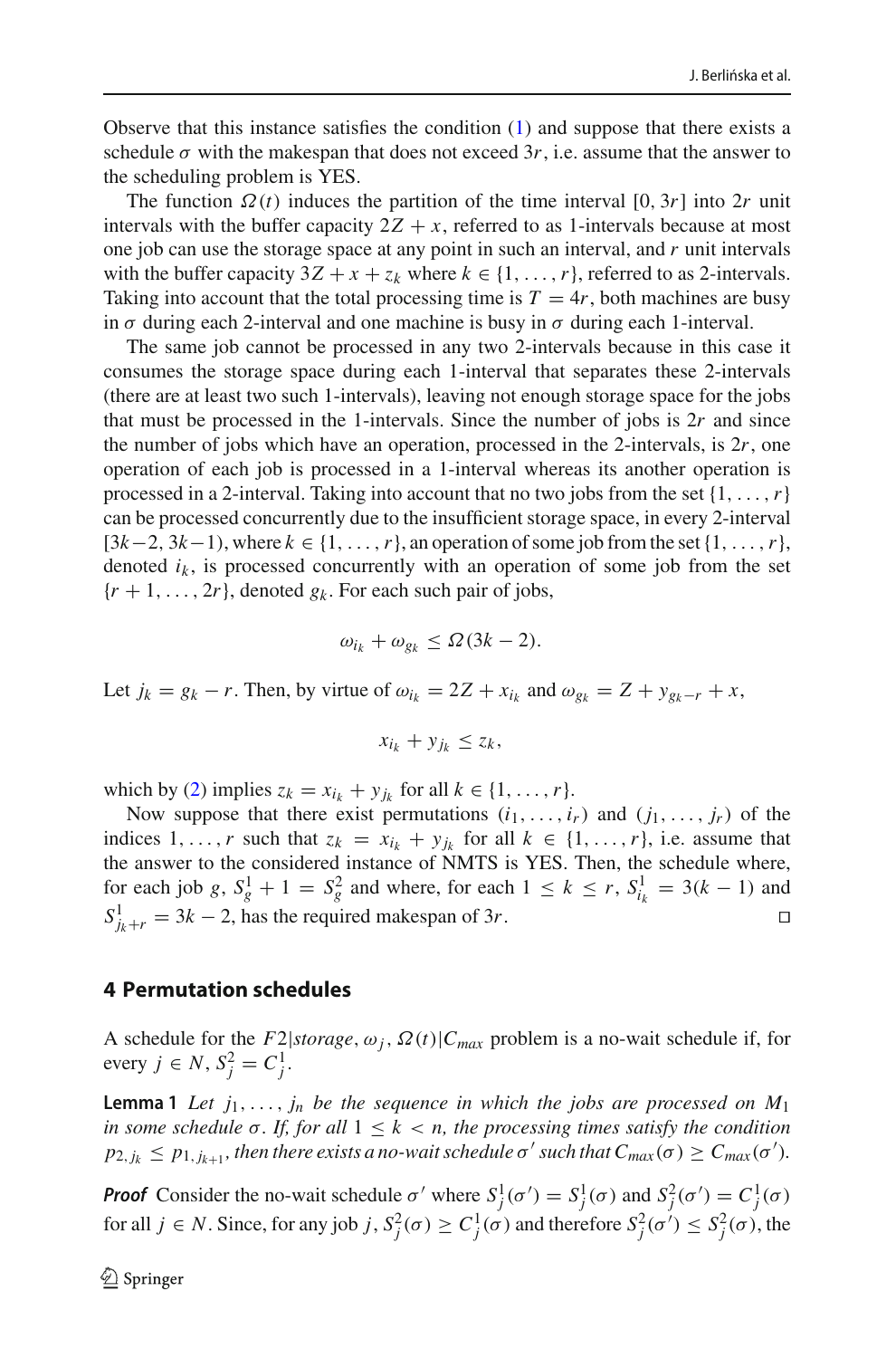schedule  $\sigma'$  satisfies the inequality  $C_{max}(\sigma) \geq C_{max}(\sigma')$ . It also satisfies the storage restrictions because, for each job *j*, the choice of  $S_j^1(\sigma')$  and  $S_j^2(\sigma')$  implies

<span id="page-6-0"></span>
$$
[S_j^1(\sigma'), C_j^2(\sigma')) \subseteq [S_j^1(\sigma), C_j^2(\sigma)).
$$

Furthermore, for each job *j* and each  $1 \leq k < n$ ,

$$
C_{j_k}^2(\sigma') = C_{j_k}^1(\sigma') + p_{2,j_k} = C_{j_k}^1(\sigma) + p_{2,j_k} \leq S_{j_{k+1}}^1(\sigma) + p_{2,j_k}
$$
  
=  $S_{j_{k+1}}^1(\sigma') + p_{2,j_k} \leq S_{j_{k+1}}^1(\sigma') + p_{1,j_{k+1}} = S_{j_{k+1}}^2(\sigma')$ 

which shows that the schedule  $\sigma'$  satisfies the restrictions imposed by the processing times.  $\square$ 

The proof of the lemma below is similar to the proof of Lemma [1.](#page-5-1) The main difference is the choice of the schedule  $\sigma'$ . Now this schedule is defined as follows: for each  $j \in N$ ,  $S_j^2(\sigma') = S_j^2(\sigma)$  and  $C_j^1(\sigma') = S_j^2(\sigma)$ .

**Lemma 2** *Let*  $j_1, \ldots, j_n$  *be the sequence in which the jobs are processed on*  $M_2$ *in some schedule*  $\sigma$ *. If, for all*  $1 \leq k < n$ *, the processing times satisfy the condition*  $p_{2,j_k} \geq p_{1,j_{k+1}}$ , then there exists a no-wait schedule  $\sigma'$  such that  $C_{max}(\sigma) \geq C_{max}(\sigma').$ 

<span id="page-6-1"></span>If a schedule is a no-wait schedule it obviously is a permutation schedule. This observation leads to the following theorem.

**Theorem 2** *For any instance of the F2*|*storage*,  $\omega_i$ ,  $\Omega(t)$ |*C<sub>max</sub> problem such that either* min<sub>*j*∈*N*</sub>  $p_{1,j}$  ≥ max<sub>*j*∈*N*</sub>  $p_{2,j}$  *or* min<sub>*j*∈*N*</sub>  $p_{2,j}$  ≥ max<sub>*j*∈*N*</sub>  $p_{1,j}$ *, there exists an optimal schedule which is a permutation one.*

Consider the restricted version of the  $F2|storage, \omega_j, \Omega(t)|C_{max}$  problem where all  $p_{1,j}$  are equal and all  $p_{2,j}$  are also equal. Let  $p_1$  be the common value of all  $p_{1,i}$  and let  $p_2$  be the common value of all  $p_{2,i}$ . Of course  $p_1$  and  $p_2$  vary from instance to instance. This restricted makespan minimisation problem will be denoted by *F*2|*storage*,  $\omega_i$ ,  $\Omega(t)$ ,  $p_i|C_{max}$ . The instance of the *F*2|*storage*,  $\omega_i$ ,  $\Omega(t)$ ,  $p_i|C_{max}$ problem with the set of jobs  $N'$ , function  $\Omega'(t)$ , storage requirements  $\omega'_j$ , and processing times  $p'_1$  and  $p'_2$  is conjugate to the instance of the  $F2|storage, \omega_j, \Omega(t), p_i|C_{max}$ problem with the set of jobs *N''*, function  $\Omega''(t)$ , storage requirements  $\omega''_j$ , and processing times  $p_1''$  and  $p_2''$  if

$$
N' = N''
$$
,  $\Omega'(t) = \Omega''(t)$ ,  $\omega'_j = \omega''_j$  for all jobs j,  $p'_1 = p''_2$ ,  $p'_2 = p''_1$ .

<span id="page-6-2"></span>**Lemma 3** *Any two conjugate instances of the F2\storage,*  $\omega_i$ *,*  $\Omega(t)$ *,*  $p_i|C_{max}$  *problem have the same optimal makespan.*

*Proof* Consider a pair of conjugate instances  $I'$  and  $I''$  with the set of jobs  $N =$  $\{1, \ldots, n\}$ , function  $\Omega(t)$ , and storage requirements  $\omega_j$ . Let the first of these instances have processing times  $p_1$  and  $p_2$  and let  $\sigma'$  be an optimal schedule for this instance.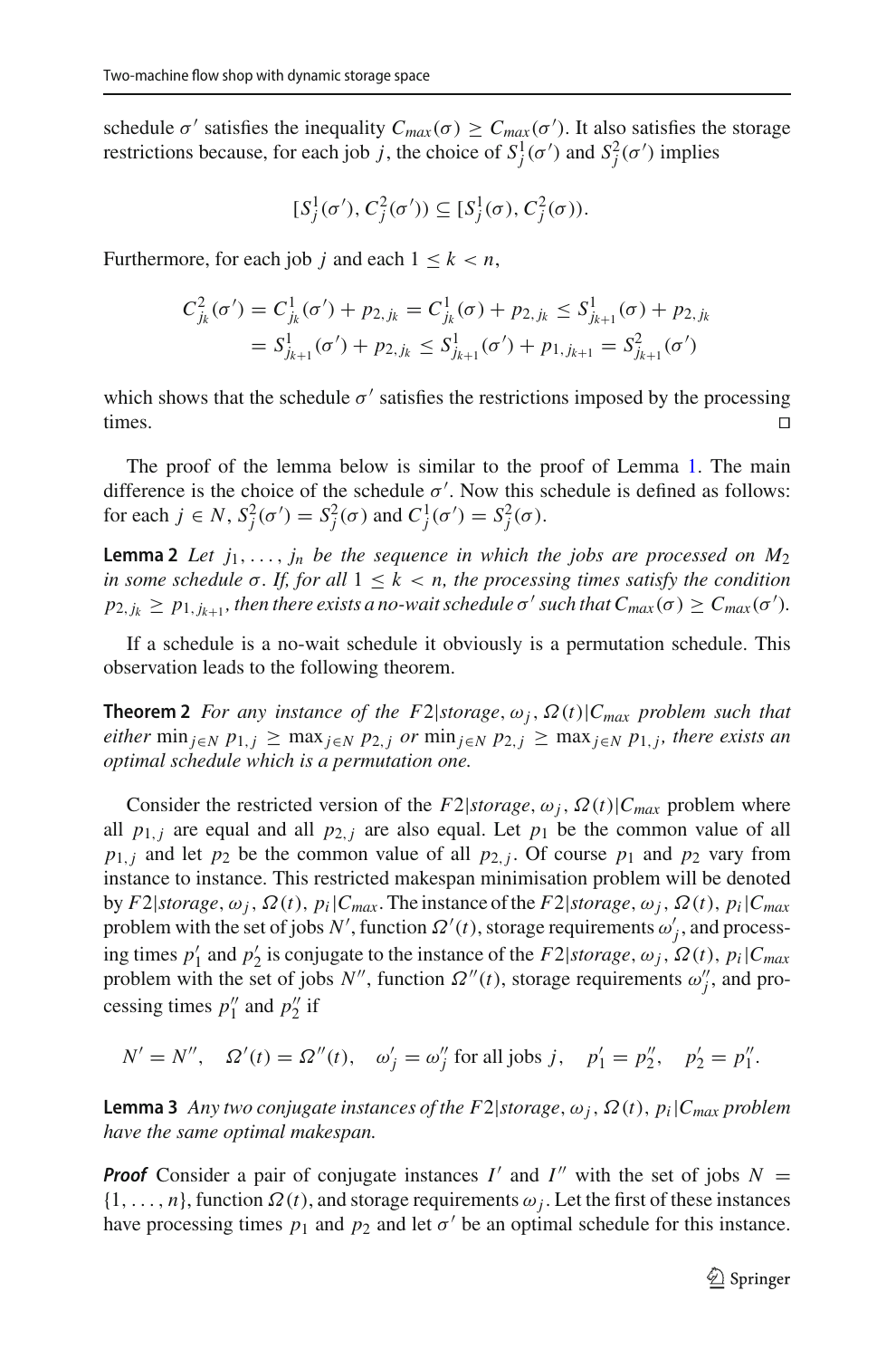In the light of Lemmas [1](#page-5-1) and [2,](#page-6-0) without loss of generality,  $\sigma'$  is a no-wait schedule. Then,  $\sigma'$  defines *n* time intervals  $[S_j^1(\sigma'), C_j^2(\sigma')]$ , one for each job *j* in *N*.

For the conjugate instance *I''*, consider the schedule  $\sigma'$  where, for each  $1 \le j \le n$ ,  $S_j^1(\sigma'') = S_j^1(\sigma')$  and  $C_j^2(\sigma'') = C_j^2(\sigma')$ . Since, for each  $1 \le j \le n$ ,

$$
C_j^2(\sigma') - S_j^1(\sigma') = p_1 + p_2,
$$

 $S_j^2(\sigma'') = C_j^1(\sigma'')$  for each job *j*, i.e. the operations of the same job do not overlap in  $\sigma''$ . Furthermore, because  $\sigma'$  is a no-wait schedule, for each job *j* there exists at most one job *g* such that the second operation of *j* is processed concurrently with the first operation of *g*. For any such pair of jobs *j* and *g*, these two jobs are processed concurrently in both schedules,  $\sigma'$  and  $\sigma''$ , in the same time interval, which is the intersection of the time intervals  $[S_j^1(\sigma'), C_j^2(\sigma')]$  and  $[S_g^1(\sigma'), C_g^2(\sigma')]$ . Thus,  $\sigma''$ satisfies the buffer restrictions. Finally, since  $\sigma'$  is a feasible no-wait schedule,

$$
C_j^2(\sigma') - S_g^1(\sigma') \le p_1
$$
,  $C_j^2(\sigma') = S_j^1(\sigma') + p_1 + p_2$  and  $S_j^1(\sigma') + p_1 \le S_g^1(\sigma')$ .

Taking this into account,

$$
S_g^1(\sigma'') = S_g^1(\sigma') = S_g^1(\sigma') + S_j^1(\sigma') + p_1 + p_2 - C_j^2(\sigma') \ge S_j^1(\sigma') + p_2 = C_j^1(\sigma'')
$$

and

$$
S_g^2(\sigma'') = S_g^1(\sigma') + p_2 = S_g^1(\sigma') + p_2 + C_j^2(\sigma') - S_j^1(\sigma') - p_1 - p_2 \ge C_j^2(\sigma'').
$$

Hence, the operations of jobs *j* and *g* do not overlap on any of the two machines, and in consequence,  $\sigma''$  is a feasible schedule. Denote by  $C^*_{max}(I)$  the optimal makespan for instance *I*. Since all job completion times are the same in  $\sigma'$  and  $\sigma''$ , it holds that  $C_{max}(\sigma') = C_{max}(\sigma'')$ , and hence,  $C_{max}^*(I'') \leq C_{max}^*(I')$  Because the conjugation relation is symmetric, it is also true that  $C^*_{max}(I') \leq C^*_{max}(I'')$ , and hence,  $C^*_{max}(I') =$  $C^*_{max}(I'').$  $max_{max}(I'')$ .

<span id="page-7-0"></span>Problem  $F2|storage, \omega_i, \Omega(t)|C_{max}$  is connected to the two-machine flow shop problem with an additional resource, where the resource is used only during the processing on the machines [\[3](#page-21-14)[,4](#page-21-4)[,16](#page-21-15)[,17](#page-21-16)], because the storage space can also be viewed as an additional resource. However, the condition that the storage is used in the whole interval from the start of the first operation of a job till the completion of its second operation, differentiates the two problems, even in the case of unit processing times. By Theorem [2,](#page-6-1) for any instance of problem  $F2|storage, \omega_j, \Omega(t), p_{i,j} = 1|C_{max}$ , there exists a permutation schedule. Although in the case when the available amount of the resource is constant, any instance of the two-machine flow shop problem with an additional resource and unit operation execution times also has an optimal permutation schedule  $[16]$  $[16]$ , it will be shown below that this is not true when the resource availability is a function of time.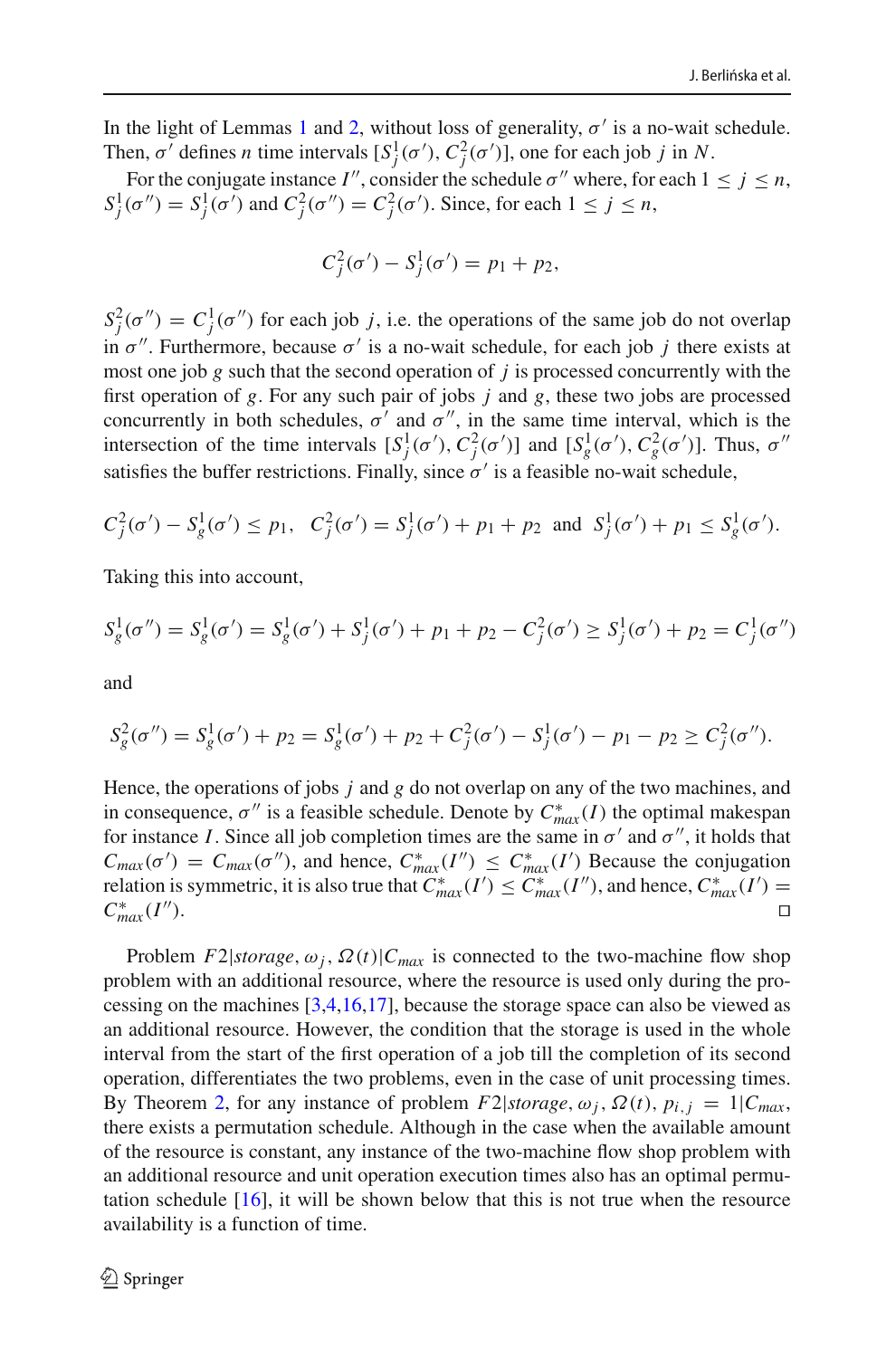<span id="page-8-0"></span>

| Fig. 1 Optimal schedule for the<br>proof of Theorem 3. Jobs are   |        |                |                |                |                |    |  |
|-------------------------------------------------------------------|--------|----------------|----------------|----------------|----------------|----|--|
| described by storage                                              | M1     |                | 5 <sub>4</sub> |                | 6 <sub>3</sub> |    |  |
| requirement $\omega_i$ , and job number<br>$i$ given in subscript | IVI 9. | 0 <sub>1</sub> |                | 0 <sub>4</sub> | 55             | 63 |  |
|                                                                   |        |                |                |                |                |    |  |

**Theorem 3** *There exist instances of the two-machine flow shop scheduling problem with unit processing times, an additional resource and variable resource availability, which do not have optimal permutation schedules.*

*Proof* Let  $n = 6$ , and let the resource requirements of the jobs be  $(\omega_j)_{j=1}^6 =$ (6, 6, 6, 5, 5, 2). Let the resource availability be described by a function  $\Omega(t)$  given by the sequence  $(6, 12, 6, 7, 7, 11, 6, 6, 6, 6, 6, 6)$ . An optimal schedule of length 8 is presented in Fig. [1.](#page-8-0) It will be shown that there exists no permutation schedule of length at most 8. Note that the total resource availability in the interval [0, 8) is  $\sum_{t=0}^{7} \Omega(t) = 61$ , while the total requirement of all operations is  $2 \sum_{j=1}^{6} \omega_j = 60$ . Thus, in order to construct a schedule of length 8, at most one unit of the resource can be wasted during at most one time unit.

Suppose an optimal permutation schedule  $\sigma$  exists. Without loss of generality, assume that if  $\omega_i = \omega_j$  and  $i < j$ , then job *i* is scheduled before job *j*. Let *j*<sub>1</sub> be the first job in  $\sigma$ . If  $\omega_{j_1} < 6$ , then at least one unit of the resource is wasted in the interval [0, 1), and at least one unit is lost in the interval [1, 2). Thus,  $\omega_{j1} = 6$ ,  $j_1 = 1$ , and this job completes on  $M_2$  at time  $C_1^2 = 2$ , as otherwise at least 6 units of the resource would be wasted in the interval  $[1, 2)$ . Similarly, let  $j_2$  be the second job in σ. If  $ω_j$  < 6, then at least one unit of the resource is wasted in the interval [1, 2), and another one in the interval [2, 3) or [3, 4). Hence,  $\omega_{j_2} = 6$ ,  $j_2 = 2$  and  $S_2^1 = 1$ . Consider the following two cases: either (1)  $C_2^2 = 3$ , or (2)  $C_2^2 > 3$ .

In case (1), machine  $M_1$  is idle in the time interval  $[2, 3)$ , as there is not enough available resource for starting another job. Let  $j_3$  be the third job in  $\sigma$ . Note that  $j_3$ has to start at time 3 on  $M_1$ , as 7 units of the resource would be wasted otherwise. If  $\omega_{i3}$  < 6, then at least 2 units of the resource are wasted in the interval [3, 4). Moreover, if  $\omega_{i3} = 6$ , then one unit of the resource is lost in the interval [3, 4), and another one in the interval [4, 5).

In case (2), machine  $M_2$  is idle in the interval [2, 3), and job 2 has to be completed at time  $C_2^2 = 4$ , because at least 2 units of the resource would be wasted in the interval [2, 4) otherwise. Hence, one unit of the resource is wasted in the interval [3, 4), and in consequence, job 3 (whose resource requirement is 6) has to be executed on  $M_1$  in the interval  $[2, 3)$ . Then, job 3 is scheduled on  $M_2$  in the interval  $[4, 5)$ , which leads to losing one more unit of the resource.

Thus, in both cases at least two units of the resource are wasted, and hence, an optimal permutation schedule does not exist.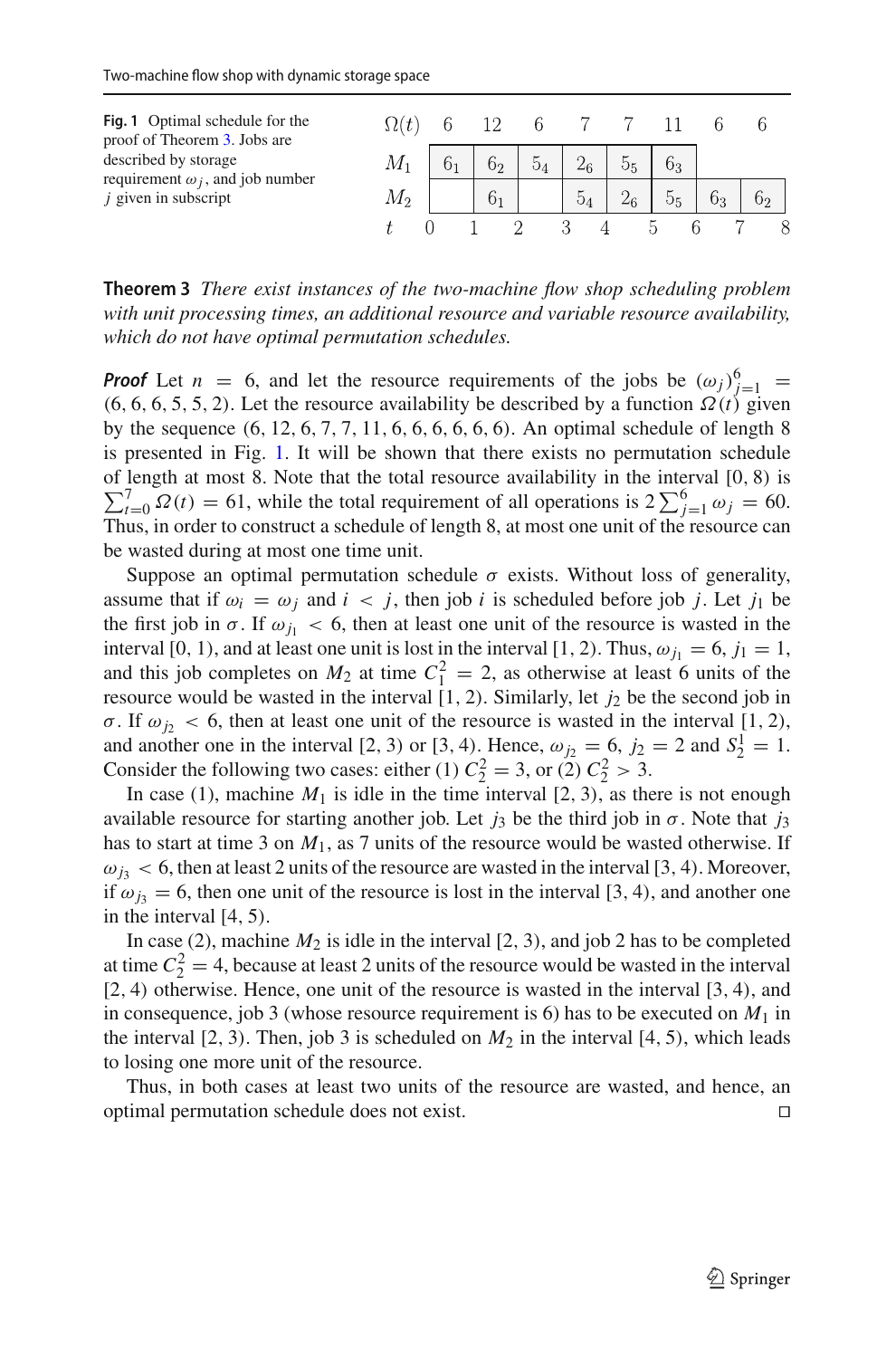#### <span id="page-9-0"></span>**5 Polynomial-time approximation scheme**

This section presents a polynomial-time approximation scheme for problem *F*2|*storage*,  $\omega_i$ ,  $\Omega(t)$ ,  $p_i|C_{max}$ . By Lemmas [1](#page-5-1) and [2,](#page-6-0) it is enough to consider no-wait schedules. For clarity of presentation, it is assumed that  $p_1 \geq p_2$ . However, it follows from Lemma [3](#page-6-2) that the proposed approximation scheme can also be used for solving the problem when  $p_1 < p_2$ .

For any  $\varepsilon > 0$ , let  $k = \left\lfloor \frac{n\varepsilon}{2} \right\rfloor$  and  $q = \left\lceil \frac{2}{\varepsilon} \right\rceil$ . It will be shown that a  $(1 + \varepsilon)$ approximation of the optimal solution can be found in  $O(p_2q^2n^q)$  time. Recall that an instance of problem  $F2|storage, \omega_i, \Omega(t), p_i|C_{max}$  contains the values *n*,  $p_1$  and *p*<sub>2</sub>, the buffer requirements  $\omega_i$  of the *n* jobs, and a sequence  $\Omega(0), \ldots, \Omega(T-1)$ , where  $T = n(p_1 + p_2)$ , representing the storage availability function. Thus, the instance size is  $O(n(p_1 + p_2))$ , and hence, the running time of the proposed algorithm is indeed polynomial.

**Theorem 4** *For any instance of F2*|*storage*,  $\omega_i$ ,  $\Omega(t)$ ,  $p_i$ | $C_{max}$  *and any given small* ε > 0*, a schedule* σ *such that*

<span id="page-9-1"></span>
$$
C_{max}(\sigma) \le (1+\varepsilon)C_{max}(\sigma^*),\tag{3}
$$

*where*  $\sigma^*$  *is an optimal schedule, can be constructed in*  $O(p_2q^2n^q)$  *time.* 

*Proof* Assume that there are sufficiently many jobs and number them in the nondecreasing order of their storage requirements, i.e.  $\omega_1 \leq \cdots \leq \omega_n$ . For each job *j*, replace its storage requirement  $\omega_i$  by a new one (denoted  $\alpha_i$ ) as follows. For each  $1 \le e \le q - 1$  and each  $(e - 1)k < j \le ke$ , let  $\alpha_j = \omega_{ke}$ , and for each  $k(q-1) < j \le n$ , let  $\alpha_j = \omega_n$ . Observe that any schedule for the problem with the new storage requirements is feasible for the problem with the original storage requirements.

An optimal schedule for the new storage requirements can be constructed by dynamic programming as follows. For  $1 \leq e \leq q$ , let

$$
\pi(e) = \begin{cases} ke & \text{if } 1 \le e < q \\ n & \text{if } e = q \end{cases}
$$

and consider  $(q + 1)$ -tuples  $(n_1, \ldots, n_q, i)$  such that (a)  $0 \le n_e \le k$  for all  $1 \le e \le$ *q* − 1, and  $0 \le n_q \le n - k(q - 1)$ ; and (b)  $1 \le i \le q$  and  $n_i > 0$ . Each such  $(q + 1)$ -tuple represents  $n_1 + \cdots + n_q$  jobs such that, for each  $1 \leq e \leq q$ , this set contains  $n_e$  jobs *j*, whose  $\alpha_j$  is  $\omega_{\pi(e)}$ .

For each  $(q + 1)$ -tuple  $(n_1, \ldots, n_q, i)$ , let  $F(n_1, \ldots, n_q, i)$  be the minimal time needed for completion of all jobs corresponding to  $(n_1, \ldots, n_q, i)$ , under the condition that the job with the largest completion time among these jobs is a job with the new storage requirement  $\omega_{\pi(i)}$ . Consequently, the optimal makespan is

$$
C = \min_{1 \le i \le q} F(k, ..., k, n - (q - 1)k, i).
$$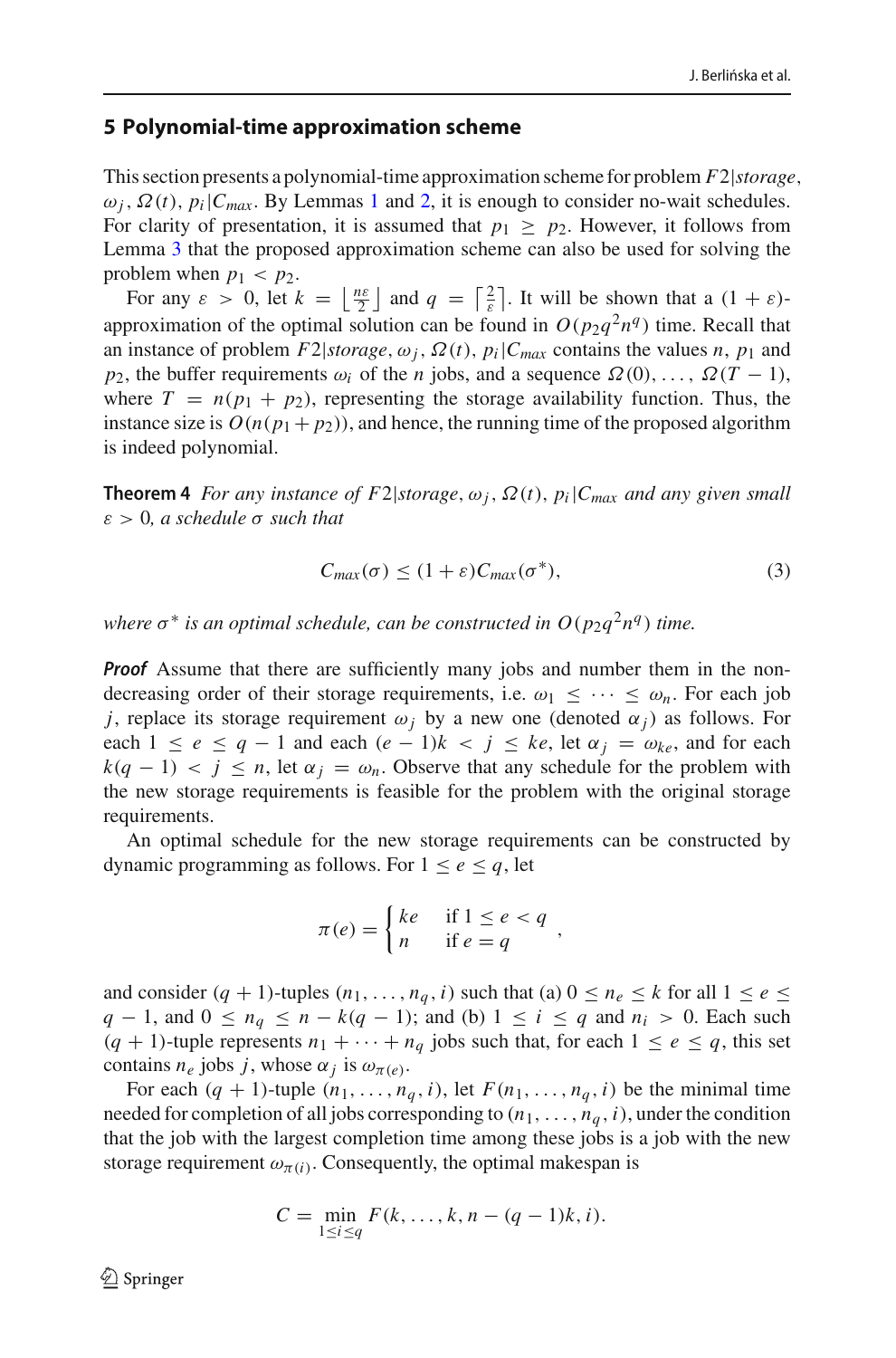The  $(q + 1)$ -tuples, satisfying the condition  $n_1 + \cdots + n_q = 1$ , will be referred to as boundary  $(q + 1)$ -tuples. Then,  $F(n_1, \ldots, n_q, i) = p_1 + p_2$  for each boundary  $(n_1, \ldots, n_a, i).$ 

For any positive integer *t*, any  $1 \le i \le q$  and any  $1 \le e \le q$ , let  $\omega_{i,e}$  $\omega_{\pi(i)} + \omega_{\pi(e)}$ , and

$$
W_{i,e}(t) = \begin{cases} p_1 + \min\{\delta \ge 0 : \omega_{i,e} \le \min_{\tau \in [t-p_2+\delta,t)} \{\Omega(\tau)\} & \text{if } \omega_{i,e} \le \Omega(t-1) \\ p_1 + p_2 & \text{if } \omega_{i,e} > \Omega(t-1) \end{cases}
$$

Note that for given *i*, *e* and *t*, the value of  $W_{i,e}(t)$  can be calculated in  $O(p_2)$  time. The values of *F* for all  $(q + 1)$ -tuples that are not boundary are computed using the following recursive equation:

$$
F(n_1,\ldots,n_i+1,\ldots,n_q,i)=\min_{\{e:\,n_e>0\}}[F(n_1,\ldots,n_q,e)+W_{i,e}(F(n_1,\ldots,n_q,e))].
$$

The dynamic programming algorithm above constructs an optimal schedule  $\sigma$  in  $O(p_2q^2n^q)$  time, and it only remains to show that [\(3\)](#page-9-1) holds.

Let  $\sigma^*$  be an optimal schedule for the problem with the original storage requirements. This schedule can be converted into a schedule  $\eta$  for the problem with the new storage requirements as follows. For each job *j* such that  $1 \le j \le n - k$ , let  $C_j^2(\eta) = C_{j+k}^2(\sigma^*)$  and, for each job *j* such that  $n - k < j$ , let

$$
C_j^2(\eta) = C_{max}(\sigma^*) + (p_1 + p_2)(j - n + k).
$$

Since  $p_1 \geq p_2$  and  $p_1 n < C_{\text{max}}(\sigma^*)$ , it holds that

$$
C_{max}(\sigma) \leq C_{max}(\eta) \leq C_{max}(\sigma^*) + (p_1 + p_2)k \leq C_{max}(\sigma^*) + 2p_1k
$$
  
 
$$
\leq C_{max}(\sigma^*) + p_1n\varepsilon \leq (1 + \varepsilon)C_{max}(\sigma^*),
$$

which completes the proof.

<span id="page-10-0"></span>**6 Heuristics**

In this section, heuristic algorithms are proposed for problem  $F2|storage, \omega_i$ ,  $\Omega(t)$ ,  $p_i|C_{max}$ . Similarly as in the previous section, it is assumed for clarity that  $p_1 \geq p_2$ .

The main difficulty in designing heuristics for the considered problem consists in the frequent changes of the available storage size. Indeed, suppose a partial schedule σ for time interval [*t*, *t* + δ) is built, and in order to schedule the remaining jobs or to improve some other schedule part,  $\sigma$  has to be moved to start at time  $t' \neq t$ . The buffer availability pattern in interval  $[t', t' + \delta)$  may be completely different from that in the original interval  $[t, t + \delta)$ , and hence, keeping the job order from  $\sigma$  may require additional idle times due to insufficient storage space. In such a case, it is

.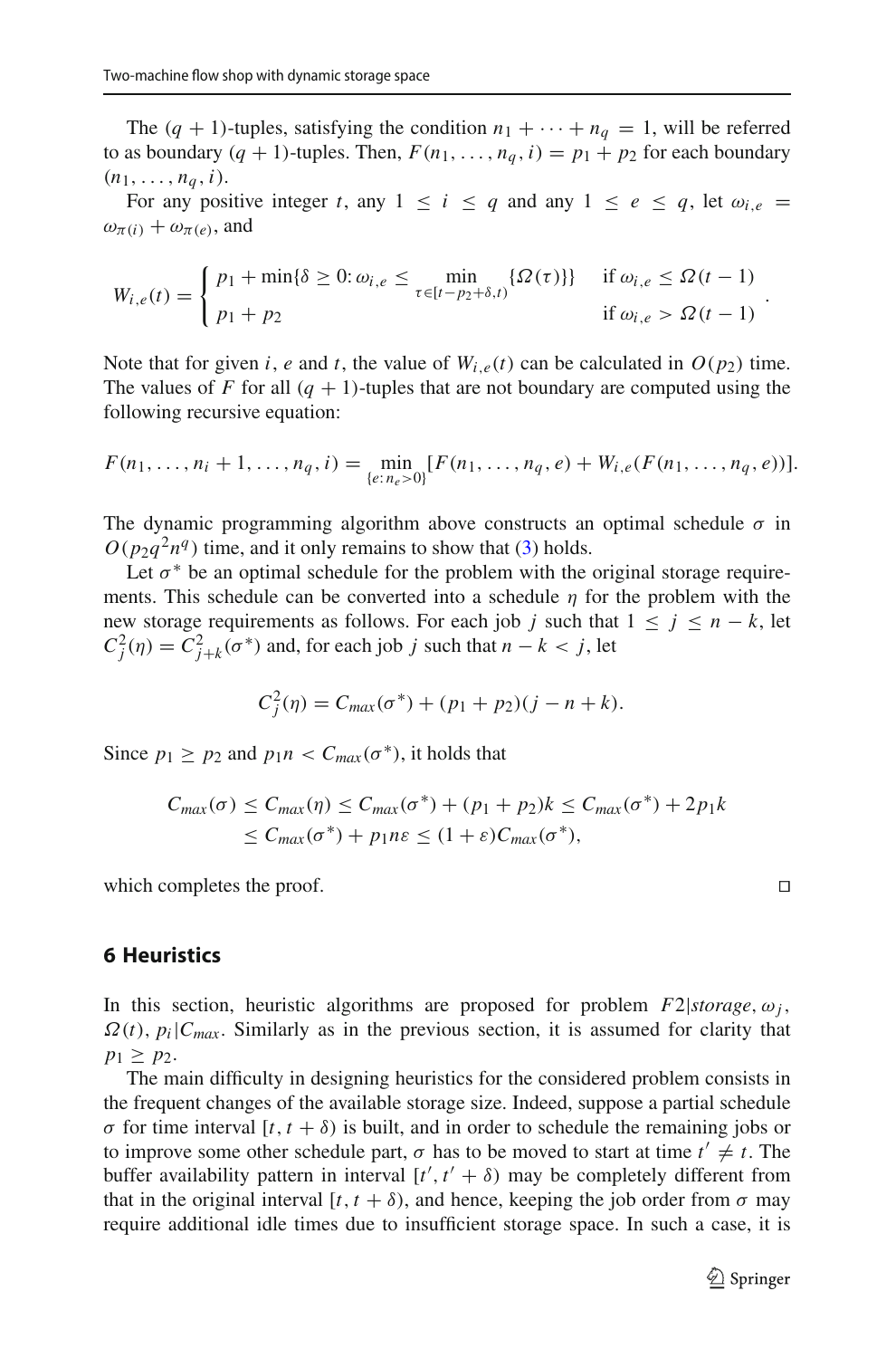probable that the schedule modification will be counterproductive. Therefore, simple heuristics building the schedules from left to right are proposed first, and the remaining algorithms consist in improving the initial schedules by small modifications.

Algorithm **LF** implements the Largest Fit rule. Every time *t* machine *M*<sup>1</sup> becomes idle, the largest available job which can be executed without violating the buffer limit is started on it. If no such job can be found, machine *M*<sup>1</sup> remains idle for one unit of time, and the search for a feasible job is repeated at time  $t + 1$ .

Using algorithm LF may be disadvantageous if it is often the case that the buffer is large enough to hold two small jobs, but no job fits together with the largest available job. This motivates designing heuristic **LFAhead**, which also uses the largest fit rule, but additionally looks one job ahead in an attempt to avoid idle time on the first machine. Precisely, the job to be scheduled on  $M_1$  at time  $t$  is the largest feasible job such that another available job can be started immediately after it, at time  $t + p_1$ . If no such job can be found, then the largest job that fits in the storage space is chosen. If no job can be started at time *t*, the algorithm moves to time  $t + 1$ .

Algorithm **Rnd** constructs a random job sequence. The jobs are started without unnecessary delay, as soon as the previous job completes on the first machine and a sufficient amount of storage space is available. This algorithm is used mainly to verify if the remaining heuristics perform well in comparison to what can be achieved without effort.

The next group of heuristics are local search algorithms **LFLocal**, **LFAheadLocal** and **RndLocal**. Each of them starts with an initial schedule delivered by the corresponding heuristic described above (LF, LFAhead or Rnd). Then, for each pair of jobs it is checked whether swapping their positions leads to improving the schedule. Let  $S = [S_{[1]}, S_{[2]}, \ldots, S_{[n]}]$  and  $S' = [S'_{[1]}, S'_{[2]}, \ldots, S'_{[n]}]$  be the increasing sequences of job starting times on machine  $M_1$  in the current schedule  $\sigma$  and in a new schedule σ', respectively. Schedule σ' is considered better than σ if its makespan is smaller than that of  $\sigma$ , or if the two makespans are equal and sequence *S'* is lexicographically smaller than *S*. The swap that results in the best schedule (if any) is executed, and the search is continued until no further improvement is possible.

Furthermore, variable neighborhood search (VNS) algorithms are proposed. Variable neighborhood search is a metaheuristic consisting in systematically changing the neighborhoods used during local search. In the proposed VNS, the following three neighborhoods are used. For a given schedule  $\sigma$ , neighborhood  $N_1(\sigma)$  contains all schedules obtained from  $\sigma$  by swapping a single pair of jobs. Neighborhood  $N_2(\sigma)$ consists of all schedules obtained from  $\sigma$  by moving a job from position *i* to some other position *j*, for any  $i, j \in \{1, ..., n\}$ ,  $i \neq j$ . Neighborhood  $N_3(\sigma)$  contains all schedules obtained from  $\sigma$  by reversing a sequence of jobs  $\sigma(i), \ldots, \sigma(j)$ , for any pair of positions *i*,  $j \in \{1, \ldots, n\}$ ,  $i \leq j$ . For a given initial solution, the variable neighborhood search starts with setting the current neighborhood number to  $k = 1$ . In each step of the algorithm, if local search with respect to neighborhood  $N_k$  leads to a schedule improvement, the current schedule is updated and *k* is changed to 1. In the opposite case, *k* is increased by 1. The search continues until reaching  $k = 4$ , which means that the current solution could not be improved. Corresponding to the choice of the initial schedule, the proposed variable neighborhood search algorithms are denoted by **LFVNS**, **LFAheadVNS** and **RndVNS**.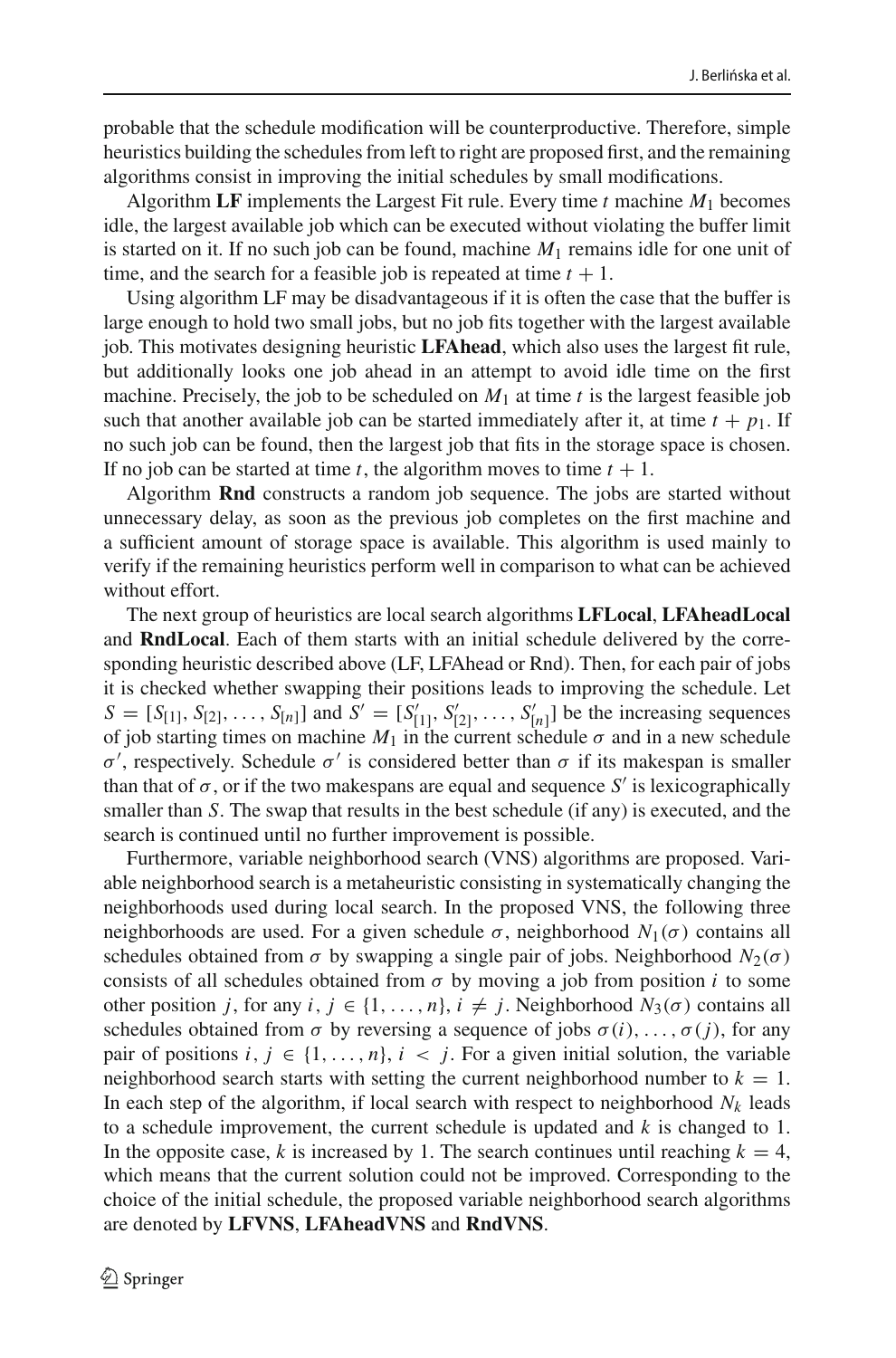Finally, the proposed variable neighborhood search is embedded in the iterated search framework, using two tunable parameters  $f \in (0, 0.5)$  and  $r > 0$ . Given an initial schedule, the variable neighborhood search procedure described above is applied. In the obtained schedule,  $\lceil fn \rceil$  randomly chosen pairs of jobs are swapped, and then the variable neighborhood search is run again. This procedure is repeated *r* times. The best solution found is recorded and returned as the final result. Reflecting the way the initial schedule is constructed, the iterated variable neighborhood search (IVNS) algorithms are called **LFIVNS**, **LFAheadIVNS** and **RndIVNS**.

In order to assess the quality of the results obtained by the heuristics, an integer linear program delivering optimal solutions is proposed. Recall that  $T = n(p_1 + p_2)$ is an upper bound on the minimum schedule length  $C_{max}$ . For each  $j = 1, \ldots, n$  and  $t = 0, \ldots, T - 1$ , define binary variables  $x_{i,t}$  such that  $x_{i,t} = 1$  if job *j* starts on machine  $M_1$  at time *t*, and  $x_{i,t} = 0$  in the opposite case. The minimum schedule length is computed as follows.

<span id="page-12-1"></span>
$$
minimise \tCmax\t(4)
$$

$$
\sum_{j=1}^{n} \sum_{\tau = \max\{0, t+1-p_1-p_2\}}^{t} \omega_j x_{j,\tau} \le \Omega(t) \text{ for } t = 0, ..., T-1
$$
 (5)

$$
\sum_{j=1}^{n} \sum_{\tau=t}^{t+p_1-1} x_{j,\tau} \le 1 \quad \text{for } t = 0, \dots, T-p_1
$$
 (6)

$$
\sum_{t=0}^{T-1} x_{j,t} = 1 \text{ for } j = 1, ..., n
$$
 (7)

$$
\sum_{t=0}^{T-1} tx_{j,t} + p_1 + p_2 \le C_{max} \quad \text{for } j = 1, ..., n
$$
 (8)

$$
x_{j,t} \in \{0, 1\} \text{ for } j = 1, \dots, n, \quad t = 0, \dots, T - 1 \tag{9}
$$

In the above program, constraints  $(5)$  guarantee that the jobs executed in the interval  $[t, t + 1)$  fit in the available buffer. Inequalities [\(6\)](#page-12-1) ensure that at most one job starts on machine  $M_1$  in each interval  $[t, t + p_1)$ . Since  $p_1 \geq p_2$ , this means that no two jobs are executed on the same machine at the same time. Each job starts exactly once by [\(7\)](#page-12-1). Inequalities [\(8\)](#page-12-1) guarantee that all jobs are completed by time *Cmax*.

#### <span id="page-12-0"></span>**7 Computational experiments**

The quality of the delivered solutions and the running times of the proposed heuristics were tested in a series of computational experiments. The algorithms were implemented in C++ and run on an Intel Core i7-7820HK CPU @ 2.90 GHz with 32 GB RAM. Integer linear programs were solved using Gurobi.

The number of jobs in the generated instances was  $n \in \{30, 100\}$ . In the tests where the two operations of each job had the same duration, their execution times were  $p_1 =$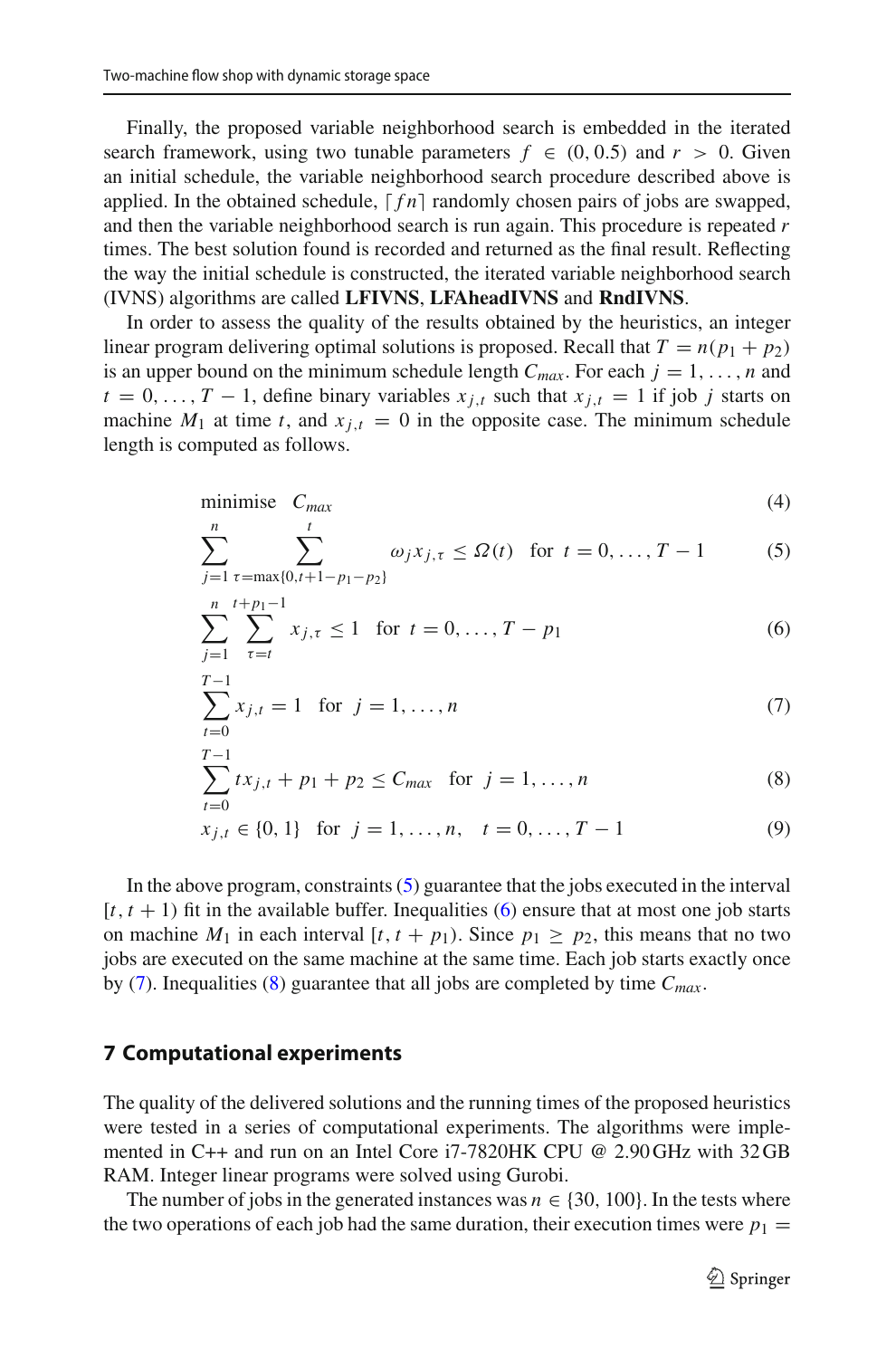

<span id="page-13-0"></span>**Fig. 2** RndIVNS tuning,  $n = 100$ ,  $p_1 = p_2 = 5$ . **a** Rnd instances, **b** Dec instances

 $p_2 \in \{1, 3, 5\}$ . In the instances with different processing times of the two operations, values  $(p_1, p_2) \in \{(2, 1), (4, 2), (5, 2)\}\$  were used. The buffer requirements  $\omega_i$  were selected uniformly at random from the range  $[10n, 20n]$ . Available buffer sizes  $\Omega(t)$ were chosen randomly from the range  $[20n, 32n]$ , for each  $t = 0, 1, \ldots, T - 1$ independently. This choice of ranges was based on the experimental analysis presented in [\[2](#page-21-8)]. In addition to the tests with random buffer availability, instances with available storage space increasing or decreasing with time were constructed by sorting the values  $\Omega(t)$ . These three groups of tests will be referred to as Rnd, Inc and Dec instances, correspondingly. For each analysed setting, 30 tests were generated and solved.

Many test instances could not be solved by Gurobi to optimality in reasonable time. Therefore, a 1 h time limit was imposed. Since the optimal solutions were not always known, the quality of schedules was measured by the relative percentage error from the lower bound  $LB = \max\{np_1 + p_2, LB_G\}$ , where  $LB_G$  was the lower bound obtained by Gurobi during its computations.

The proposed iterated variable neighborhood search algorithms have two parameters, *f* and *r*, which have to be tuned. In order to avoid bias due to starting at a specific schedule, algorithm RndIVNS was used for choosing the values of these parameters. Figure [2](#page-13-0) presents the results delivered by this algorithm with *f* ∈ {0.02, 0.05, 0.01, 0.2} and  $r \le 500$  for Rnd and Dec instances with  $n = 100$ and  $p_1 = p_2 = 5$ . Similar results were obtained for other analysed combinations of instance type and values  $p_1$  and  $p_2$ . Naturally, for any fixed f, the quality of the obtained schedules improves with increasing  $r$ . Thus,  $r = 500$  was selected, as it seems a good compromise between quality and time. The value *f* that results in the shortest schedules depends on the number of iterations  $r$ . For  $r = 500$ , the best results were obtained for  $f = 0.05$  in most settings. In the cases when some other value of  $f$ was better, the difference between the obtained errors was insignificant (see Fig. [2b](#page-13-0)). Therefore,  $f = 0.05$  was chosen.

Table [1](#page-14-0) presents the results delivered by the respective algorithms for Rnd instances with  $n = 30$  and  $p_1 = p_2$ . The algorithms are divided into groups according to their complexity, and in consequence, running time: from the fastest simple heuristics to the slowest integer linear programming (ILP). All integer programs were solved within the time limit for  $p_i \in \{1, 3\}$ , but for  $p_i = 5$ , optimal solutions could not be obtained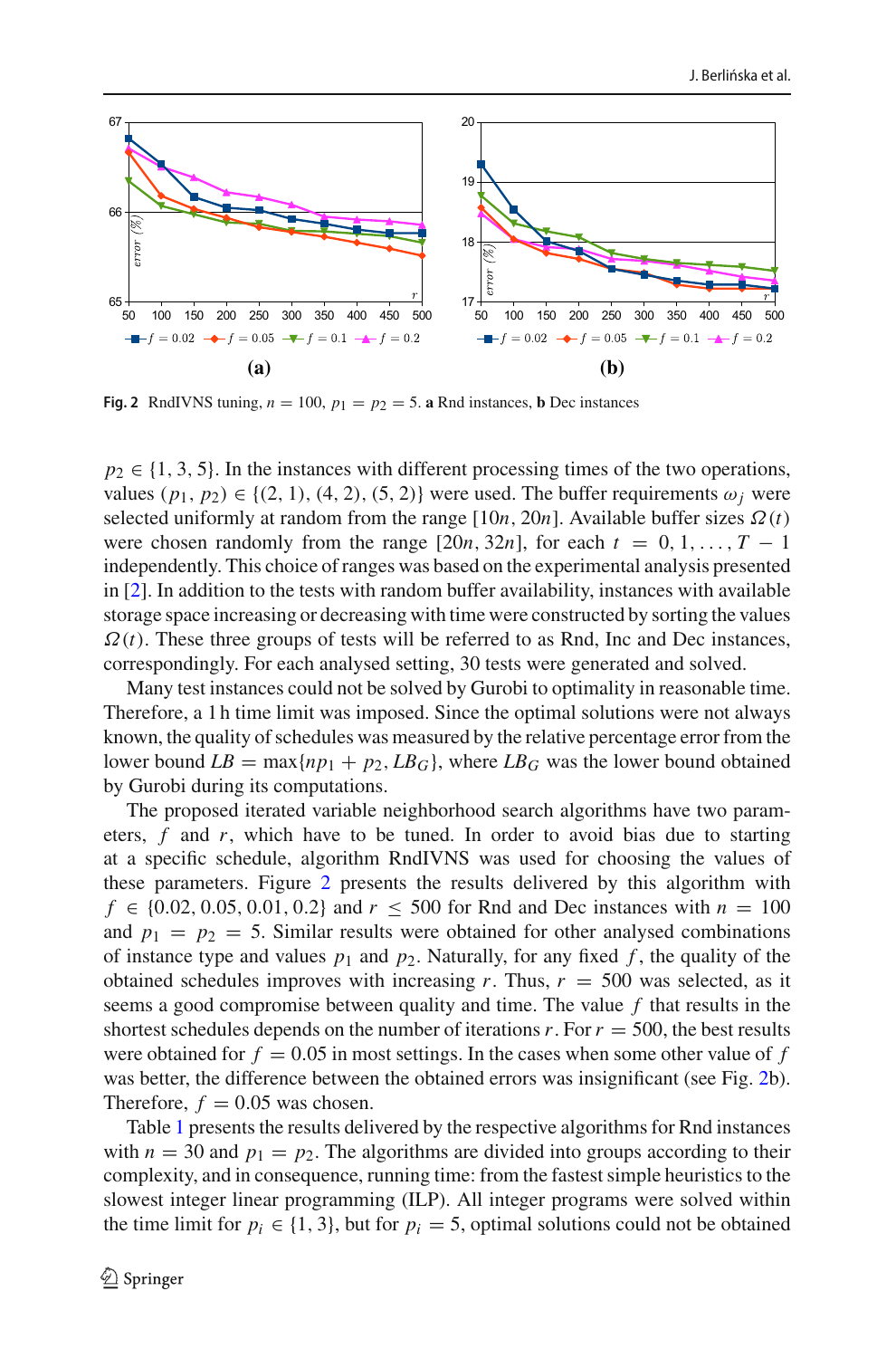| Algorithm         | $p_1 = p_2 = 1$ |             |                | $p_1 = p_2 = 3$ |         | $p_1 = p_2 = 5$ |  |
|-------------------|-----------------|-------------|----------------|-----------------|---------|-----------------|--|
|                   | Quality         | Time(s)     | <b>Ouality</b> | Time(s)         | Ouality | Time(s)         |  |
| LF                | 10.53           | $1.82E - 5$ | 8.94           | $2.35E - 5$     | 8.43    | $3.22E - 5$     |  |
| LFAhead           | 9.55            | $2.68E - 5$ | 8.43           | $3.83E - 5$     | 7.36    | $5.16E - 5$     |  |
| Rnd               | 30.31           | $1.75E - 5$ | 21.79          | $2.02E - 5$     | 17.07   | $1.98E - 5$     |  |
| LFLocal           | 9.85            | $3.44E - 3$ | 7.43           | $1.11E - 2$     | 6.33    | $1.03E - 2$     |  |
| LFAheadLocal      | 8.78            | $2.36E - 3$ | 7.67           | $4.11E - 3$     | 5.66    | $7.43E - 3$     |  |
| RndLocal          | 10.34           | $1.81E - 2$ | 7.58           | $2.61E - 2$     | 6.04    | $2.79E - 2$     |  |
| <b>LFVNS</b>      | 7.96            | $1.14E - 2$ | 6.20           | $2.04E - 2$     | 4.80    | $2.61E - 2$     |  |
| <b>LFAheadVNS</b> | 8.78            | $3.50E - 3$ | 7.11           | $8.18E - 3$     | 5.26    | $1.44E - 2$     |  |
| RndVNS            | 8.08            | $2.52E - 2$ | 6.49           | $3.63E - 2$     | 5.13    | $3.80E - 2$     |  |
| <b>LFIVNS</b>     | 2.50            | $3.93E + 0$ | 2.28           | $5.45E + 0$     | 1.75    | $6.29E + 0$     |  |
| LFAheadIVNS       | 2.60            | $3.89E + 0$ | 2.30           | $5.41E + 0$     | 1.91    | $6.15E + 0$     |  |
| RndIVNS           | 2.51            | $3.95E + 0$ | 2.30           | $5.49E + 0$     | 1.83    | $6.32E + 0$     |  |
| ILP               | 0.00            | $2.26E + 0$ | 0.00           | $6.67E + 1$     | 0.03    | $3.98E + 2$     |  |

<span id="page-14-0"></span>**Table 1** Average percentage distance from *LB* and running time for  $n = 30$ ,  $p_1 = p_2$ , Rnd instances

for some tests. Still, ILP delivers the best solutions for the analysed instances. In the group of simple heuristics, the best results are achieved by LFAhead, followed by LF. Both these algorithms deliver much better results than Rnd. Algorithms LFLocal and LFAheadLocal do not gain much in comparison to their initial schedules. Local search brings significant improvement only when it starts from a random solution. The quality of schedules delivered by RndLocal is similar to those of LFLocal and LFAheadLocal. Using variable neighborhood search gives better results, but the difference between local search and variable neighborhood search algorithms is not very large. All iterated variable neighborhood search algorithms obtain very good schedules, with average errors below 3%. Thus, the random shake step in IVNS is indeed helpful in moving from local minima to substantially better solutions. The choice of the initial schedule does not seem very important for IVNS algorithms, as all variants deliver solutions of similar quality in similar time. It is interesting that although the instance size increases with growing  $p_i$ , because the time horizon  $T$  gets larger, the quality of schedules delivered by heuristic algorithms improves with increasing *pi* .

The results obtained for Rnd instances with 30 jobs and  $p_1 \neq p_2$  are shown in Table [2.](#page-15-0) The heuristic algorithms achieve here smaller errors than in the case of  $p_1 = p_2$ . Thus, it seems that instances with  $p_1 \neq p_2$  are easier to solve. Indeed, if  $p_2 < p_1$ , then the second machine is idle for at least  $p_1 - p_2$  time units after executing each job. As a single job always fits in the storage space, the buffer limit is automatically observed in such periods, and hence, it may be easier to construct a good solution. Moreover, the relative distance between the upper bound  $n(p_1 + p_2)$  on the schedule length and the trivial lower bound  $np_1 + p_2$  is smaller when the difference between *p*<sup>1</sup> and *p*<sup>2</sup> is larger. The relationships between individual algorithms are similar to the case of  $p_1 = p_2$ . The average errors of all IVNS algorithms are again smaller than 3%.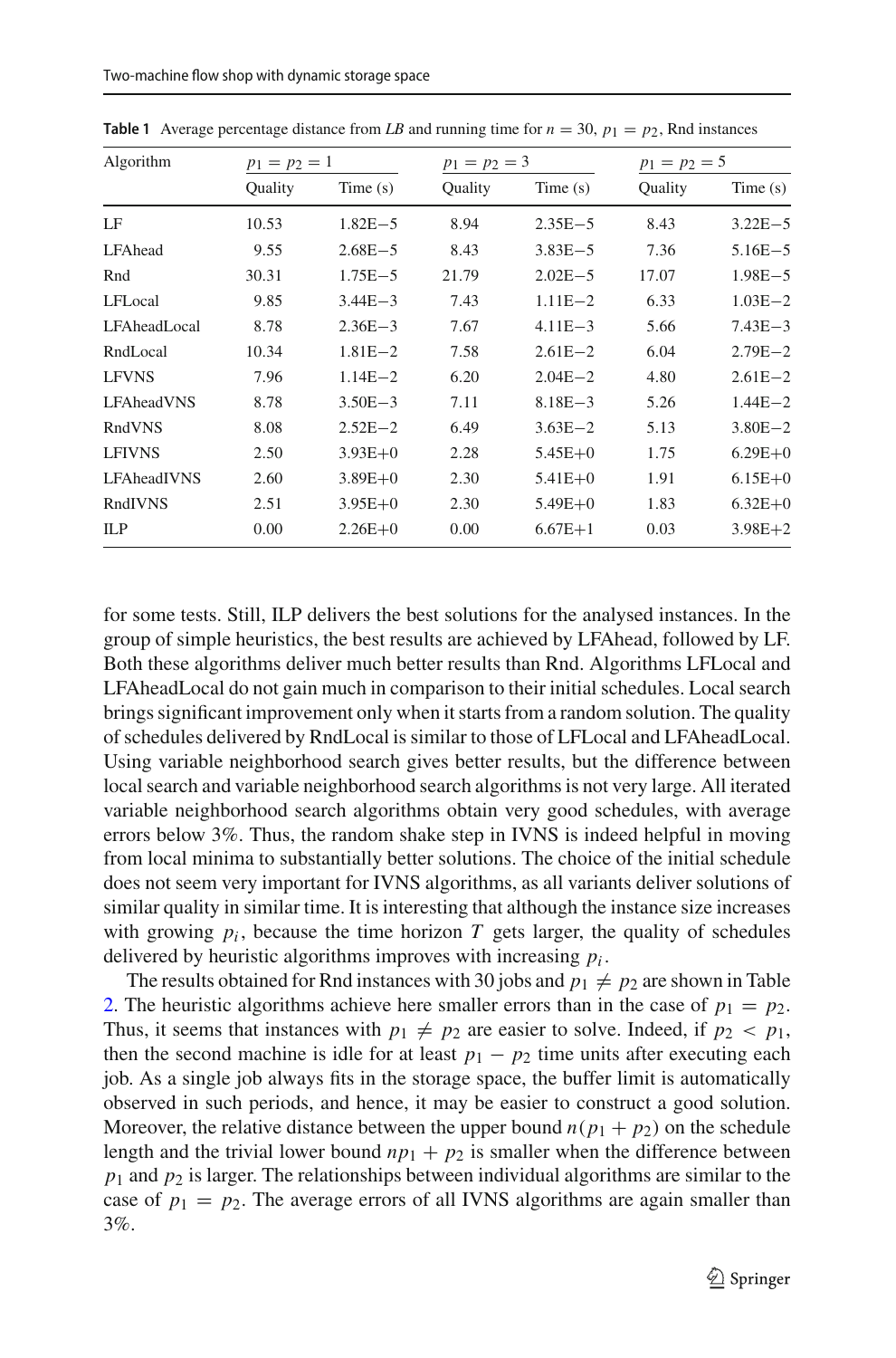| Algorithm          | $p_1 = 2, p_2 = 1$ |             | $p_1 = 4, p_2 = 2$ |             | $p_1 = 5, p_2 = 2$ |             |
|--------------------|--------------------|-------------|--------------------|-------------|--------------------|-------------|
|                    | Quality            | Time(s)     | Quality            | Time(s)     | Quality            | Time(s)     |
| LF                 | 8.25               | $1.76E - 5$ | 7.15               | $2.04E - 5$ | 6.31               | $2.10E - 5$ |
| LFAhead            | 7.01               | $2.52E - 5$ | 6.74               | $3.40E - 5$ | 5.34               | $3.25E - 5$ |
| Rnd                | 19.71              | $1.82E - 5$ | 15.23              | $1.81E - 5$ | 12.95              | $2.00E - 5$ |
| LFLocal            | 7.57               | $2.68E - 3$ | 6.24               | $8.50E - 3$ | 5.45               | $7.62E - 3$ |
| LFAheadLocal       | 6.76               | $2.00E - 3$ | 6.20               | $3.54E - 3$ | 4.95               | $3.73E - 3$ |
| RndLocal           | 6.75               | $2.08E - 2$ | 6.01               | $2.44E - 2$ | 4.46               | $2.30E - 2$ |
| <b>LFVNS</b>       | 5.61               | $1.09E - 2$ | 5.19               | $2.07E - 2$ | 4.35               | $1.80E - 2$ |
| LFAheadVNS         | 6.62               | $3.26E - 3$ | 5.58               | $7.52E - 3$ | 4.39               | $8.20E - 3$ |
| RndVNS             | 6.40               | $2.21E - 2$ | 5.02               | $3.01E - 2$ | 4.01               | $3.16E - 2$ |
| <b>LFIVNS</b>      | 2.19               | $3.91E + 0$ | 1.88               | $4.98E + 0$ | 1.62               | $4.99E + 0$ |
| <b>LFAheadIVNS</b> | 2.38               | $3.90E + 0$ | 1.75               | $4.90E + 0$ | 1.69               | $4.95E + 0$ |
| RndIVNS            | 2.09               | $3.96E + 0$ | 1.79               | $5.02E + 0$ | 1.79               | $4.94E + 0$ |
| ILP                | 0.00               | $8.83E + 0$ | 0.04               | $1.60E + 2$ | 0.02               | $1.67E + 2$ |

<span id="page-15-0"></span>**Table 2** Average percentage distance from LB and running time for  $n = 30$ ,  $p_1 \neq p_2$ , Rnd instances

<span id="page-15-1"></span>**Table 3** Average percentage distance from *LB* and running time for  $n = 30$ ,  $p_1 = p_2$ , Inc instances

| Algorithm         | $p_1 = p_2 = 1$ |             | $p_1 = p_2 = 3$ |             | $p_1 = p_2 = 5$ |             |
|-------------------|-----------------|-------------|-----------------|-------------|-----------------|-------------|
|                   | Quality         | Time(s)     | Quality         | Time(s)     | Quality         | Time(s)     |
| LF                | 5.48            | $1.78E - 5$ | 4.34            | $2.06E - 5$ | 5.76            | $2.31E - 5$ |
| LFAhead           | 16.35           | $2.81E - 5$ | 15.86           | $3.62E - 5$ | 16.63           | $4.29E - 5$ |
| Rnd               | 26.00           | $1.77E - 5$ | 26.27           | $1.92E - 5$ | 26.00           | $1.93E - 5$ |
| LFLocal           | 4.94            | $6.40E - 3$ | 3.37            | $5.39E - 3$ | 3.69            | $8.40E - 3$ |
| LFAheadLocal      | 11.43           | $5.64E - 3$ | 9.60            | $8.27E - 3$ | 10.30           | $9.43E - 3$ |
| RndLocal          | 8.45            | $1.65E - 2$ | 6.83            | $1.74E - 2$ | 6.76            | $1.83E - 2$ |
| <b>LFVNS</b>      | 3.98            | $1.03E - 2$ | 2.94            | $8.99E - 3$ | 3.13            | $1.13E - 2$ |
| <b>LFAheadVNS</b> | 10.32           | $8.80E - 3$ | 8.75            | $1.20E - 2$ | 8.34            | $1.70E - 2$ |
| RndVNS            | 5.84            | $2.43E - 2$ | 4.76            | $2.51E - 2$ | 4.76            | $2.83E - 2$ |
| <b>LFIVNS</b>     | 1.03            | $3.29E + 0$ | 0.59            | $3.06E + 0$ | 0.50            | $3.20E + 0$ |
| LFAheadIVNS       | 0.73            | $3.28E + 0$ | 0.62            | $3.03E + 0$ | 0.50            | $3.30E + 0$ |
| RndIVNS           | 0.96            | $3.25E + 0$ | 0.59            | $3.17E + 0$ | 0.52            | $3.25E+0$   |
| ILP               | 0.00            | $7.49E + 0$ | 0.00            | $1.99E + 2$ | 0.03            | $5.92E + 2$ |
|                   |                 |             |                 |             |                 |             |

Table [3](#page-15-1) contains the results obtained for Inc instances with 30 jobs and  $p_1 = p_2$ . For such tests, the best simple heuristic is LF, which delivers solutions below 6% from the optimum on average. The schedules constructed by LFAhead are much worse, although not as bad as random solutions. The local search and variable neighborhood search algorithms perform best when starting from an LF schedule. Using a random initial solution leads to substantially better results than starting with an LFAhead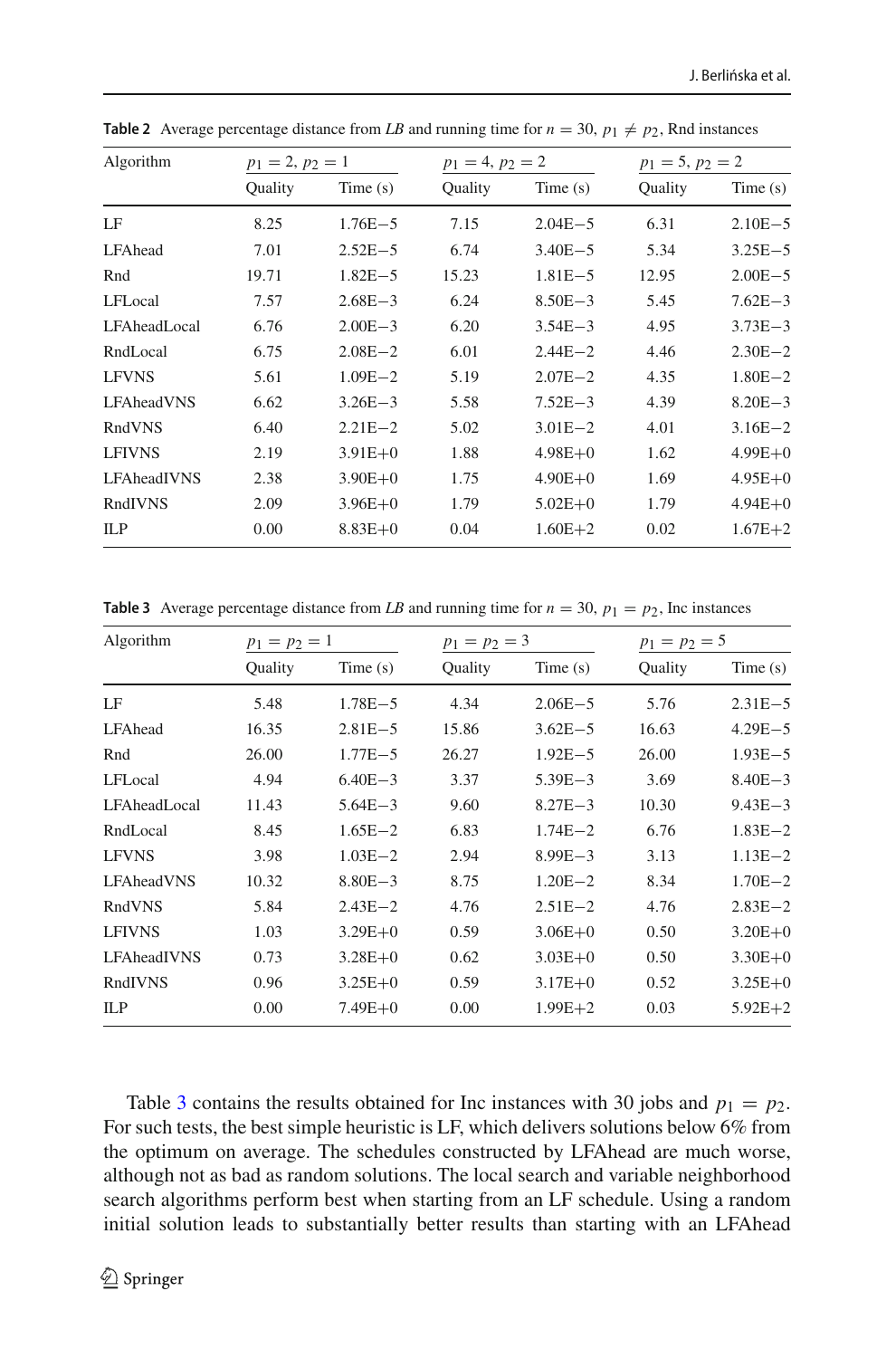| Algorithm      | $p_1 = 2, p_2 = 1$ |             | $p_1 = 4, p_2 = 2$ |             | $p_1 = 5, p_2 = 2$ |             |
|----------------|--------------------|-------------|--------------------|-------------|--------------------|-------------|
|                | Quality            | Time(s)     | <b>Ouality</b>     | Time(s)     | Quality            | Time(s)     |
| LF             | 3.52               | $1.71E - 5$ | 4.29               | $1.97E - 5$ | 3.71               | $1.91E - 5$ |
| <b>LFAhead</b> | 9.29               | $2.72E - 5$ | 9.79               | $3.12E - 5$ | 8.35               | $3.11E - 5$ |
| Rnd            | 15.87              | $1.80E - 5$ | 16.29              | $1.69E - 5$ | 13.57              | $1.88E - 5$ |
| LFLocal        | 2.30               | $3.86E - 3$ | 3.22               | $5.33E - 3$ | 3.03               | $3.79E - 3$ |
| LFAheadLocal   | 6.66               | $5.33E - 3$ | 6.94               | $6.36E - 3$ | 5.65               | $7.24E - 3$ |
| RndLocal       | 4.23               | $1.58E - 2$ | 5.06               | $1.46E - 2$ | 4.05               | $1.51E - 2$ |
| <b>LFVNS</b>   | 2.03               | $7.42E - 3$ | 2.32               | $9.20E - 3$ | 2.38               | $7.61E - 3$ |
| LFAheadVNS     | 6.07               | $8.48E - 3$ | 6.39               | $9.60E - 3$ | 4.99               | $1.05E - 2$ |
| RndVNS         | 3.35               | $2.41E - 2$ | 3.08               | $2.35E - 2$ | 2.59               | $2.42E - 2$ |
| <b>LFIVNS</b>  | 0.32               | $3.00E + 0$ | 0.59               | $2.95E+0$   | 0.55               | $2.98E + 0$ |
| LFAheadIVNS    | 0.41               | $3.03E + 0$ | 0.42               | $3.04E + 0$ | 0.53               | $2.93E+0$   |
| RndIVNS        | 0.32               | $3.01E + 0$ | 0.40               | $2.99E + 0$ | 0.53               | $2.94E + 0$ |
| ILP            | 0.00               | $1.91E + 1$ | 0.00               | $3.48E + 2$ | 0.18               | $8.50E + 2$ |

<span id="page-16-0"></span>**Table 4** Average percentage distance from *LB* and running time for  $n = 30$ ,  $p_1 \neq p_2$ , Inc instances

<span id="page-16-1"></span>**Table 5** Average percentage distance from *LB* and running time for  $n = 30$ ,  $p_1 = p_2$ , Dec instances

| Algorithm<br>LF<br>LFAhead<br>Rnd<br>LFLocal<br>LFAheadLocal<br>RndLocal<br><b>LFVNS</b><br><b>LFAheadVNS</b><br>RndVNS<br><b>LFIVNS</b><br>LFAheadIVNS | $p_1 = p_2 = 1$ |             | $p_1 = p_2 = 3$ |             | $p_1 = p_2 = 5$ |             |
|---------------------------------------------------------------------------------------------------------------------------------------------------------|-----------------|-------------|-----------------|-------------|-----------------|-------------|
|                                                                                                                                                         | Quality         | Time(s)     | Quality         | Time(s)     | Quality         | Time(s)     |
|                                                                                                                                                         | 29.90           | $1.85E - 5$ | 32.39           | $2.21E - 5$ | 32.34           | $2.63E - 5$ |
|                                                                                                                                                         | 10.60           | $2.28E - 5$ | 11.30           | $2.59E - 5$ | 9.87            | $3.02E - 5$ |
|                                                                                                                                                         | 44.43           | $1.76E - 5$ | 47.57           | $1.91E - 5$ | 47.66           | $2.09E - 5$ |
|                                                                                                                                                         | 26.56           | $3.73E - 3$ | 28.26           | $4.02E - 3$ | 21.44           | $8.46E - 3$ |
|                                                                                                                                                         | 10.60           | $1.75E - 3$ | 11.30           | $1.77E - 3$ | 9.87            | $1.93E - 3$ |
|                                                                                                                                                         | 12.28           | $1.49E - 2$ | 14.63           | $1.49E - 2$ | 14.90           | $1.52E - 2$ |
|                                                                                                                                                         | 9.53            | $1.09E - 2$ | 11.06           | $1.30E - 2$ | 10.15           | $1.53E - 2$ |
|                                                                                                                                                         | 10.17           | $2.68E - 3$ | 11.30           | $2.80E - 3$ | 9.55            | $3.59E - 3$ |
|                                                                                                                                                         | 9.49            | $1.84E - 2$ | 11.05           | $2.00E - 2$ | 11.03           | $2.23E - 2$ |
|                                                                                                                                                         | 3.16            | $2.56E+0$   | 4.68            | $2.80E + 0$ | 4.46            | $3.07E + 0$ |
|                                                                                                                                                         | 2.87            | $2.53E+0$   | 4.68            | $2.77E + 0$ | 4.07            | $3.04E + 0$ |
| RndIVNS                                                                                                                                                 | 3.20            | $2.56E+0$   | 4.68            | $2.79E + 0$ | 4.74            | $3.07E + 0$ |
| ILP                                                                                                                                                     | 0.10            | $2.52E+2$   | 0.75            | $1.58E + 3$ | 1.21            | $1.87E + 3$ |
|                                                                                                                                                         |                 |             |                 |             |                 |             |

schedule. All variants of iterated variable neighborhood search obtain similar results and achieve very high quality, as their average errors are below 1% in almost all cases.

Table [4](#page-16-0) presents the results for Inc instances with  $n = 30$  and  $p_1 \neq p_2$ . Similarly to the case of Rnd tests, the reported errors are smaller for  $p_1 \neq p_2$  than for  $p_1 = p_2$ . Apart from this, no significant differences between these two groups of tests with an increasing  $\Omega(t)$  function can be seen.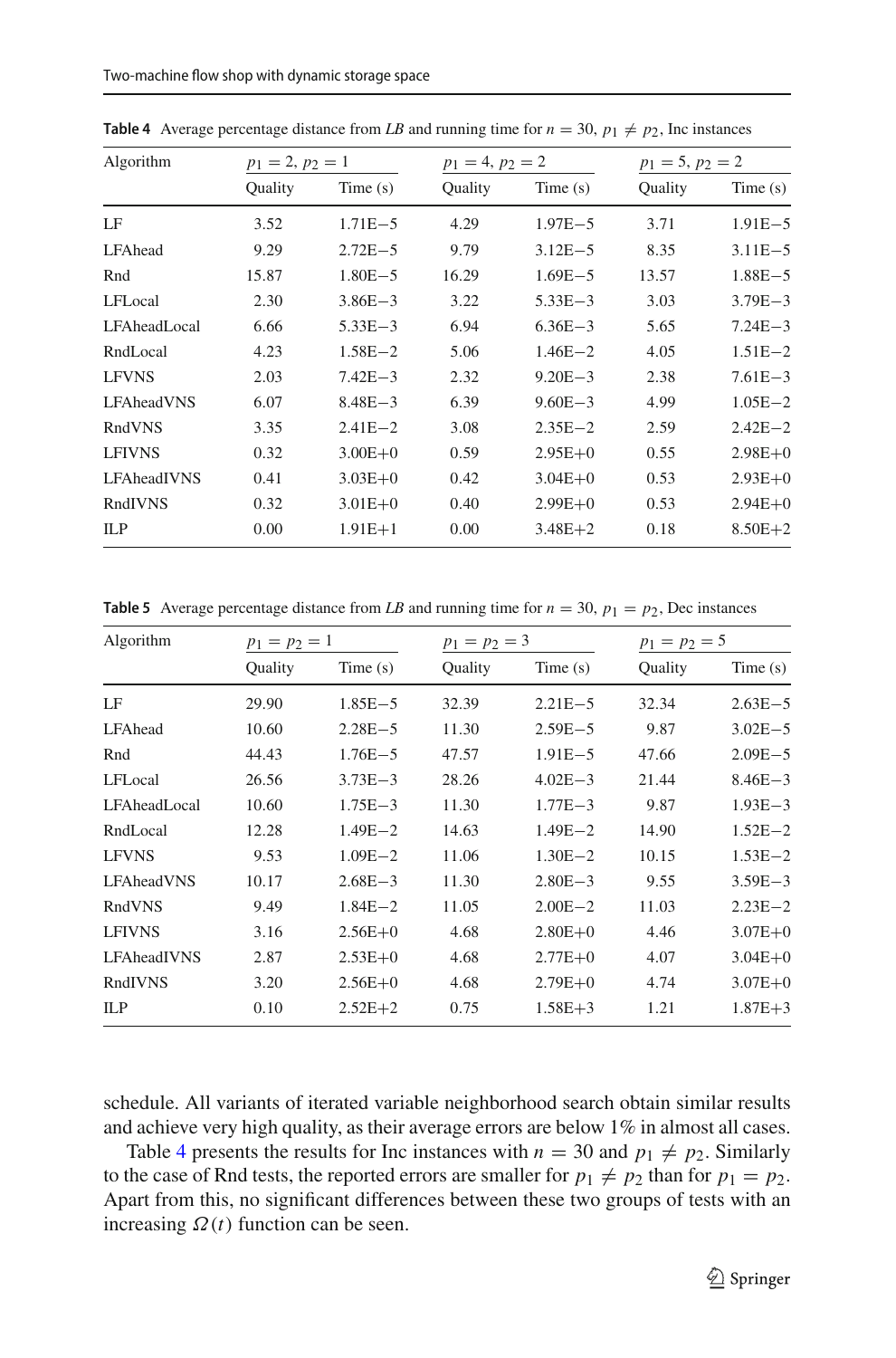| Algorithm<br>LF<br>LFAhead<br>Rnd<br>LFLocal<br>LFAheadLocal<br>RndLocal | $p_1 = 2, p_2 = 1$ |             | $p_1 = 4, p_2 = 2$ |             | $p_1 = 5, p_2 = 2$ |             |
|--------------------------------------------------------------------------|--------------------|-------------|--------------------|-------------|--------------------|-------------|
|                                                                          | Quality            | Time(s)     | Quality            | Time(s)     | Quality            | Time(s)     |
|                                                                          | 13.70              | $1.88E - 5$ | 14.64              | $2.00E - 5$ | 14.50              | $2.12E - 5$ |
|                                                                          | 5.49               | $2.25E - 5$ | 5.78               | $2.45E - 5$ | 5.96               | $2.57E - 5$ |
|                                                                          | 22.97              | $1.90E - 5$ | 23.00              | $2.16E - 5$ | 18.90              | $1.90E - 5$ |
|                                                                          | 11.80              | $4.55E - 3$ | 13.75              | $2.75E - 3$ | 14.05              | $2.39E - 3$ |
|                                                                          | 5.49               | $1.73E - 3$ | 5.78               | $1.71E - 3$ | 5.96               | $1.71E - 3$ |
|                                                                          | 6.46               | $1.49E - 2$ | 7.72               | $1.47E - 2$ | 6.17               | $1.49E - 2$ |
| <b>LFVNS</b>                                                             | 5.23               | $1.15E - 2$ | 5.52               | $1.05E - 2$ | 5.50               | $9.76E - 3$ |
| <b>LFAheadVNS</b>                                                        | 5.49               | $2.50E - 3$ | 5.78               | $2.63E - 3$ | 5.96               | $2.62E - 3$ |
| RndVNS                                                                   | 5.06               | $1.92E - 2$ | 5.45               | $1.87E - 2$ | 5.63               | $1.81E - 2$ |
| <b>LFIVNS</b>                                                            | 1.77               | $2.45E + 0$ | 1.69               | $2.58E + 0$ | 2.24               | $2.56E+0$   |
| LFAheadIVNS                                                              | 1.51               | $2.44E + 0$ | 1.74               | $2.57E + 0$ | 2.20               | $2.52E+0$   |
| RndIVNS                                                                  | 1.82               | $2.44E + 0$ | 2.10               | $2.58E + 0$ | 2.20               | $2.54E + 0$ |
| ILP                                                                      | 0.15               | $4.73E + 2$ | 0.08               | $9.63E + 2$ | 0.97               | $1.92E + 3$ |

<span id="page-17-0"></span>**Table 6** Average percentage distance from LB and running time for  $n = 30$ ,  $p_1 \neq p_2$ , Dec instances

The results obtained for Dec instances with  $n = 30$ ,  $p_1 = p_2$  are shown in Table [5.](#page-16-1) This time, the best results among the simple heuristics are delivered by LFAhead, while the schedules produced by LF are much worse. Moreover, LFLocal delivers significantly worse results than RndLocal. However, the distance between VNS variants is small. The quality of results produced by LFAheadLocal is the same as that of LFAhead. Thus, it seems that LFAhead schedules are local optima with respect to the neighborhood used in the proposed local search procedure. Using additional neighborhoods in LFAheadVNS gives only very small improvements. In consequence, for  $p_i$  < 5, LFAhead VNS is outperformed by LFVNS and RndVNS. All IVNS algorithms deliver again similar results, with average errors below 5%. The results produced by all heuristics are generally worse than for Rnd and Inc instances with corresponding  $p_i$  values. Moreover, the running time of ILP is the longest for Dec tests. Thus, the instances with a decreasing  $\Omega(t)$  function seem the most difficult to solve.

Table [6](#page-17-0) presents the results obtained for Dec instances with 30 jobs and  $p_1 \neq p_2$ . Once again, it is confirmed that it is easier to produce good schedules when the execution times of the two operations of a job are different. The obtained errors are about two times smaller than for Dec instances with  $p_1 = p_2$ . In particular, the average errors of IVNS algorithms are less than 2.5%. The simple heuristic LFAhead delivers good schedules with average errors smaller than 6%, which are not improved by local search or variable neighborhood search.

The experimental results for tests with  $n = 100$  will be presented only for values  $(p_1, p_2) \in \{(1, 1), (4, 2), (5, 5)\}$ , representing short and long jobs, as well as equal and different execution times of the two operations of a job. The results obtained for Rnd instances are shown in Table [7.](#page-18-0) For  $p_1 = p_2 = 1$ , the results of most heuristic algorithms are slightly worse than for the corresponding instances with 30 jobs. The quality loss is the largest for Rnd and iterated variable neighborhood search algorithms.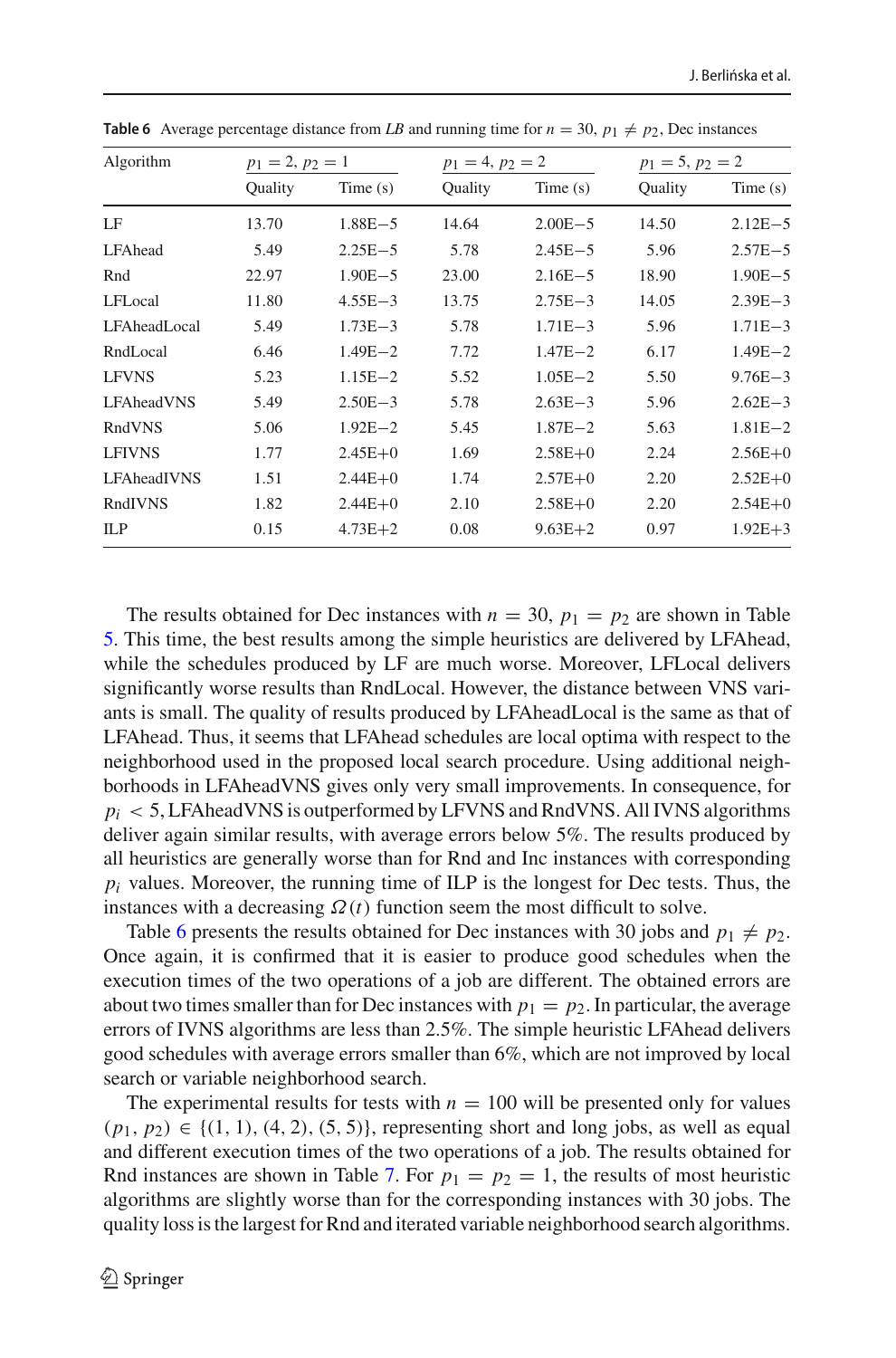| Algorithm     | $p_1 = p_2 = 1$ |             | $p_1 = 4, p_2 = 2$ |             | $p_1 = p_2 = 5$ |             |
|---------------|-----------------|-------------|--------------------|-------------|-----------------|-------------|
|               | Quality         | Time(s)     | <b>Ouality</b>     | Time $(s)$  | <b>Ouality</b>  | Time(s)     |
| LF            | 11.76           | $7.83E - 5$ | 27.50              | $1.00E - 4$ | 73.31           | $1.70E - 4$ |
| LFAhead       | 10.38           | $1.57E - 4$ | 27.57              | $2.08E - 4$ | 71.59           | $3.97E - 4$ |
| Rnd           | 35.64           | $3.17E - 5$ | 39.82              | $3.20E - 5$ | 88.69           | $3.77E - 5$ |
| LFLocal       | 11.25           | $4.97E - 2$ | 26.97              | $3.92E - 1$ | 71.29           | $9.70E - 1$ |
| LFAheadLocal  | 9.89            | $3.30E - 2$ | 26.79              | $1.02E - 1$ | 70.51           | $3.37E - 1$ |
| RndLocal      | 11.74           | $1.17E + 0$ | 28.12              | $1.17E + 0$ | 74.07           | $8.28E - 1$ |
| <b>LFVNS</b>  | 9.80            | $3.67E - 1$ | 26.36              | $1.22E + 0$ | 69.34           | $2.99E + 0$ |
| LFAheadVNS    | 9.74            | $7.06E - 2$ | 26.53              | $2.73E - 1$ | 69.53           | $1.16E + 0$ |
| RndVNS        | 10.19           | $1.59E + 0$ | 26.37              | $2.47E + 0$ | 69.70           | $3.77E + 0$ |
| <b>LFIVNS</b> | 5.89            | $3.20E + 2$ | 23.84              | $4.87E + 2$ | 65.73           | $7.51E + 2$ |
| LFAheadIVNS   | 5.99            | $3.25E + 2$ | 23.84              | $4.87E + 2$ | 65.56           | $7.44E + 2$ |
| RndIVNS       | 6.08            | $3.23E + 2$ | 23.93              | $4.81E + 2$ | 65.65           | $7.47E + 2$ |
| ILP           | 0.26            | $1.14E + 3$ | 23.99              | $3.61E + 3$ | 64.61           | $3.61E + 3$ |

<span id="page-18-0"></span>**Table 7** Average percentage distance from *LB* and running time for  $n = 100$ , Rnd instances

All variants of IVNS produce schedules around 6% longer than the lower bound. The errors obtained for  $p_i > 1$  are much larger than for the corresponding instances with *n* = 30. Recall that these errors are computed with respect to the lower bound *LB*. For instances with 100 jobs and  $p_i > 1$ , Gurobi was not able to find good lower bounds within the imposed time limit, and hence, the trivial lower bound  $np_1 + p_2$  had to be used. Thus, the distance between the lower bound and the actual optimum is very large, and this is the key factor determining the reported error values. For  $p_i > 1$ , IVNS algorithms reach solution quality similar to that of ILP, in a much shorter time. No instances with  $n = 100$  and  $p_i > 1$  were solved to the optimum by ILP. Note that although the time for solving the integer linear program was limited to 1 h, the algorithm running time also includes building the program and retrieving the schedule found. Hence, the average ILP times reported in Table [7](#page-18-0) are slightly greater than 1 h when  $p_i > 1$ .

The results obtained for Inc instances with 100 jobs are shown in Table [8.](#page-19-0) In this group, no tests were solved to optimality by ILP, even for  $p_1 = p_2 = 1$ . Thus, it seems that instances with increasing storage availability are harder to solve by ILP than those with random buffer changes. This is also confirmed by the fact that in the group of tests with  $n = 30$ , the average ILP execution time was longer for Inc instances than for the corresponding Rnd instances (see Tables [1,](#page-14-0) [2,](#page-15-0) [3,](#page-15-1) [4\)](#page-16-0). For  $p_1 = p_2 = 1$ , the average error of ILP solutions is approximately 4%, and the IVNS schedules are about 5% longer than the lower bound. For larger  $p_i$ , the reported errors strongly increase, reflecting growing distance between the lower bounds found and the optimal solutions. All variants of iterated variable neighborhood search significantly outperform ILP when  $p_i > 1$ , achieving both better solution quality and shorter execution time.

Table [9](#page-19-1) presents the results obtained for Dec instances with  $n = 100$ . No tests in this group were solved to the optimum by ILP. The average ILP error reaches 15%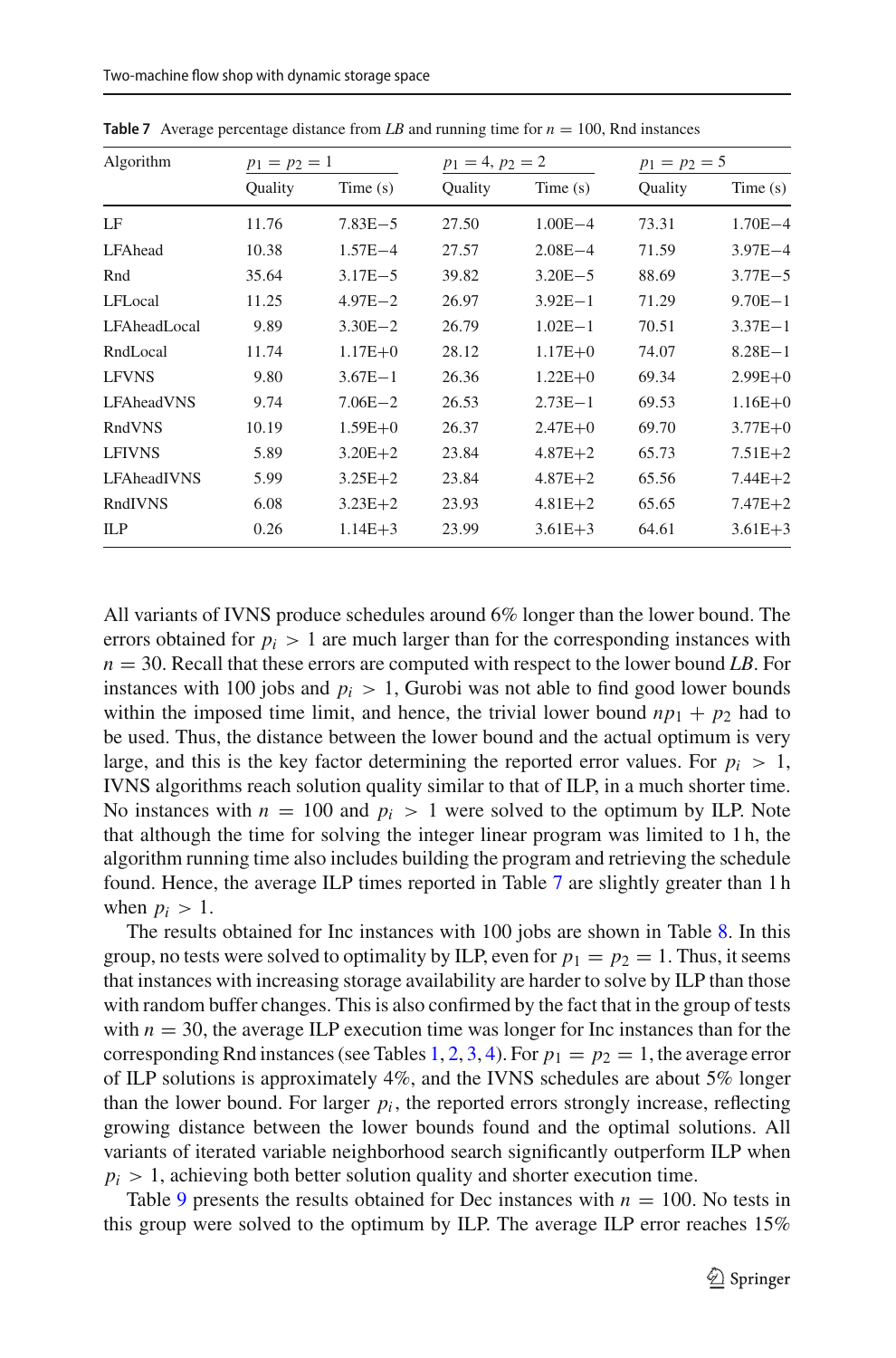| Algorithm     | $p_1 = p_2 = 1$ |             | $p_1 = 4, p_2 = 2$ |             | $p_1 = p_2 = 5$ |             |
|---------------|-----------------|-------------|--------------------|-------------|-----------------|-------------|
|               | Quality         | Time(s)     | Quality            | Time(s)     | Quality         | Time(s)     |
| LF            | 9.06            | $6.45E - 5$ | 22.65              | $8.39E - 5$ | 45.89           | $3.52E - 4$ |
| LFAhead       | 21.55           | $1.58E - 4$ | 30.35              | $2.07E - 4$ | 65.75           | $3.69E - 4$ |
| Rnd           | 32.61           | $2.98E - 5$ | 38.50              | $3.34E - 5$ | 78.42           | $3.57E - 5$ |
| LFLocal       | 9.01            | $1.85E - 1$ | 22.14              | $2.15E - 1$ | 45.18           | $2.99E - 1$ |
| LFAheadLocal  | 20.57           | $6.11E - 2$ | 28.15              | $2.38E - 1$ | 59.24           | $6.72E - 1$ |
| RndLocal      | 12.74           | $1.16E + 0$ | 22.85              | $7.60E - 1$ | 49.74           | $7.76E - 1$ |
| <b>LFVNS</b>  | 8.25            | $3.80E - 1$ | 21.34              | $4.90E - 1$ | 44.36           | $7.12E - 1$ |
| LFAheadVNS    | 20.12           | $1.55E - 1$ | 27.69              | $4.48E - 1$ | 57.93           | $1.36E + 0$ |
| RndVNS        | 10.51           | $2.04E + 0$ | 21.29              | $1.70E + 0$ | 46.01           | $2.20E + 0$ |
| <b>LFIVNS</b> | 5.06            | $1.68E + 2$ | 18.59              | $1.44E + 2$ | 41.06           | $2.05E + 2$ |
| LFAheadIVNS   | 5.08            | $1.75E + 2$ | 18.49              | $1.52E + 2$ | 41.12           | $2.11E + 2$ |
| RndIVNS       | 4.98            | $1.71E + 2$ | 18.49              | $1.46E + 2$ | 41.19           | $2.02E + 2$ |
| ILP           | 4.02            | $3.60E + 3$ | 24.88              | $3.61E + 3$ | 53.24           | $3.61E + 3$ |

<span id="page-19-0"></span>**Table 8** Average percentage distance from *LB* and running time for  $n = 100$ , Inc instances

<span id="page-19-1"></span>**Table 9** Average percentage distance from *LB* and running time for  $n = 100$ , Dec instances

| Algorithm         | $p_1 = p_2 = 1$ |             | $p_1 = 4, p_2 = 2$ |             | $p_1 = p_2 = 5$ |             |
|-------------------|-----------------|-------------|--------------------|-------------|-----------------|-------------|
|                   | Quality         | Time(s)     | <b>Ouality</b>     | Time $(s)$  | Ouality         | Time(s)     |
| LF                | 52.00           | $7.08E - 5$ | 28.66              | $8.76E - 5$ | 56.90           | $1.39E - 4$ |
| LFAhead           | 23.33           | $1.15E - 4$ | 16.12              | $1.48E - 4$ | 24.95           | $1.88E - 4$ |
| Rnd               | 64.98           | $3.07E - 5$ | 34.99              | $3.18E - 5$ | 69.04           | $3.74E - 5$ |
| LFLocal           | 51.66           | $2.84E - 2$ | 28.64              | $2.84E - 2$ | 53.99           | $1.05E - 1$ |
| LFAheadLocal      | 23.33           | $2.18E - 2$ | 16.12              | $2.31E - 2$ | 24.95           | $3.06E - 2$ |
| RndLocal          | 24.74           | $5.68E - 1$ | 15.19              | $5.69E - 1$ | 26.37           | $7.20E - 1$ |
| <b>LFVNS</b>      | 24.39           | $3.50E - 1$ | 16.17              | $3.04E - 1$ | 26.73           | $4.93E - 1$ |
| <b>LFAheadVNS</b> | 23.33           | $4.75E - 2$ | 16.12              | $5.34E - 2$ | 24.95           | $9.29E - 2$ |
| RndVNS            | 20.04           | $1.05E + 0$ | 14.00              | $9.68E - 1$ | 22.51           | $1.24E + 0$ |
| <b>LFIVNS</b>     | 15.90           | $8.96E+1$   | 11.21              | $8.87E + 1$ | 17.43           | $1.25E + 2$ |
| LFAheadIVNS       | 15.65           | $8.95E+1$   | 11.27              | $8.87E + 1$ | 17.52           | $1.25E + 2$ |
| RndIVNS           | 15.74           | $8.97E + 1$ | 11.23              | $8.86E + 1$ | 17.23           | $1.26E + 2$ |
| ILP               | 15.09           | $3.60E + 3$ | 13.21              | $3.61E + 3$ | 25.44           | $3.61E + 3$ |
|                   |                 |             |                    |             |                 |             |

already for instances with  $p_1 = p_2 = 1$ , which suggests that the case of decreasing buffer availability is the hardest to solve for this algorithm. This conforms with the earlier observation that the Dec tests seem the most difficult in the group of instances with  $n = 30$ . The iterated variable neighborhood search algorithms achieve much better results than ILP for  $p_i > 1$ . It may seem surprising that the errors obtained by VNS, IVNS and ILP algorithms for Dec instances with  $p_1$ ,  $p_2 > 1$  are smaller than for the corresponding Rnd or Inc instances. However, this can be explained by the fact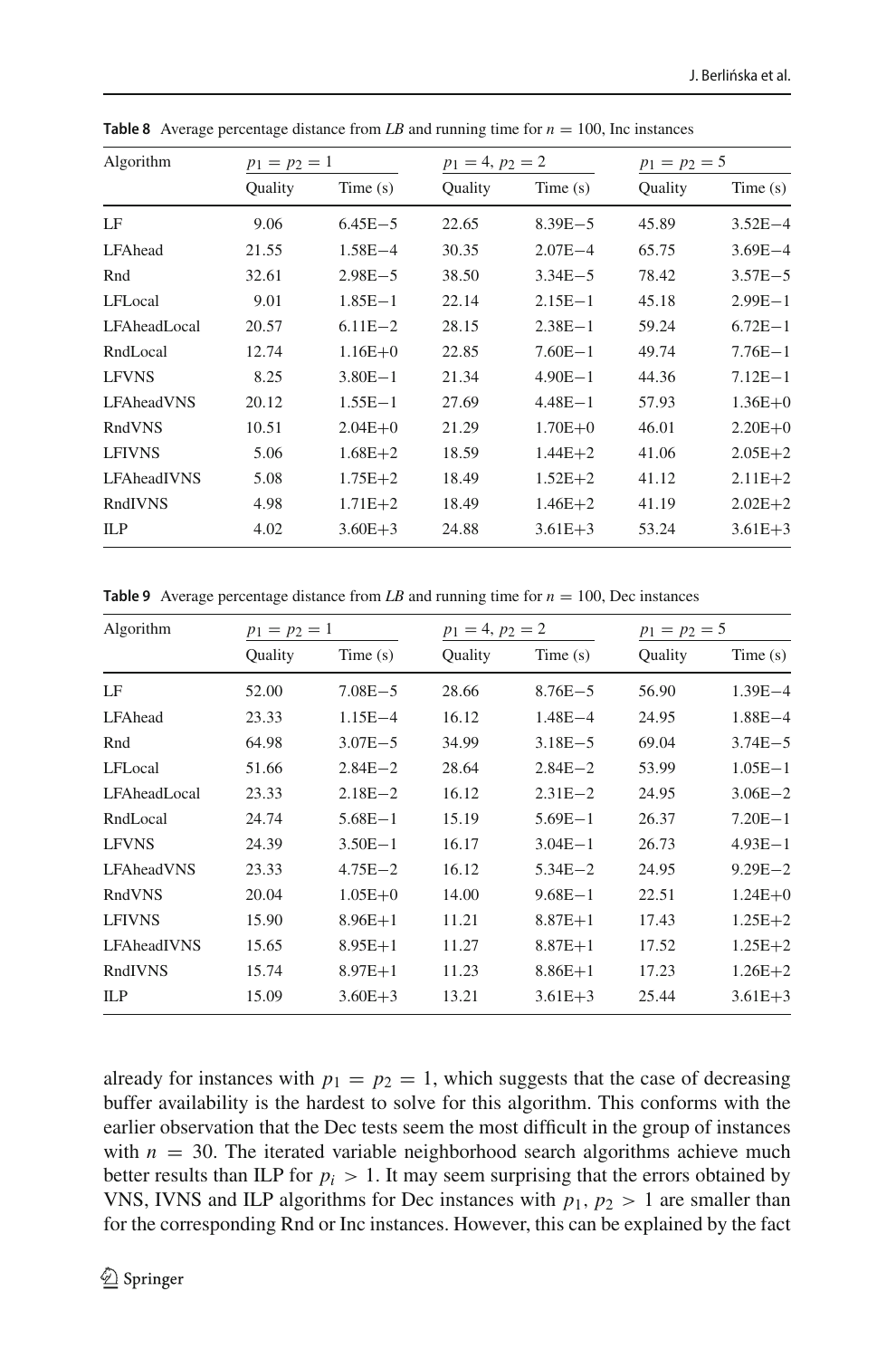that in Dec instances, the available buffer is large at the beginning of the scheduling period, and hence, the optimum schedules are shorter than in the case of Rnd or Inc instances. Hence, the distance between the optimum and the lower bound  $np_1 + p_2$ , which is the main factor influencing the reported errors, is smaller for Dec instances. Obtaining smaller errors for  $p_1 = 4$ ,  $p_2 = 2$  than for  $p_1 = p_2 = 1$  confirms the earlier observation that tests with  $p_1 \neq p_2$  are easier to solve than those with  $p_1 = p_2$ . This effect is not visible for Rnd and Inc instances with  $n = 100$  and  $p_1 = 4$ ,  $p_2 = 2$ , because the distance between the lower bound and the optimal solution increases fast with growing job execution times when the  $\Omega(t)$  function is not decreasing.

The results of the performed computational experiments can be summarised as follows. The optimal solutions can be found using ILP, but at a high computational cost, which seems the largest in the case of decreasing  $\Omega(t)$ , and the smallest in the case of random buffer changes. If a schedule has to be found very fast, one of algorithms LF and LFAhead can be used. LF is suitable for increasing buffer size, and LFAhead should be used when the storage space function is decreasing or random. For  $n = 30$ , choosing a correct simple heuristic usually leads to obtaining solutions at most 10% from the lower bound. Better results can be obtained using local search, and variable neighborhood search provides further improvements. However, for some types of instances, choosing a good initial schedule may be necessary to obtain high quality results using these algorithms. Among the proposed heuristics, the best results are delivered by iterated variable neighborhood search, in reasonable time. Moreover, the choice of the initial schedule has a very small impact on the performance of IVNS, and hence, no additional knowledge about the instance is required to achieve high quality solutions. For the largest analysed instances, iterated variable neighborhood search produces better results than ILP with 1 h time limit.

## **8 Conclusions**

This paper analyses makespan minimisation in two-machine flow shops with jobdependent storage requirements and storage availability changing in time. It shows that the problem is strongly NP-hard even in the case when the duration of each operation is one unit of time. The existence of optimal permutation no-wait schedules is proved for the case when the smallest processing time on the first-stage machine is greater than or equal to the largest processing time on the second-stage machine, and the case when the smallest processing time on the second-stage machine is greater than or equal to the largest processing time on the first-stage machine. For the case where all jobs have the same processing time on the first machine, and the same processing time on the second machine, the paper presents a polynomial-time approximation scheme and several heuristic algorithms. Computational experiments show that iterated variable neighborhood search algorithms are a good tool for solving the considered problem. The average relative errors obtained by all variants of IVNS for instances with  $n = 30$ are below 5%. For the most difficult instances with 100 jobs, the performance of IVNS is hard to estimate because good lower bounds cannot be found, but the delivered solutions are close to or better than those produced by ILP. Future research should include the worst-case analysis of the approximation algorithms. An interesting open